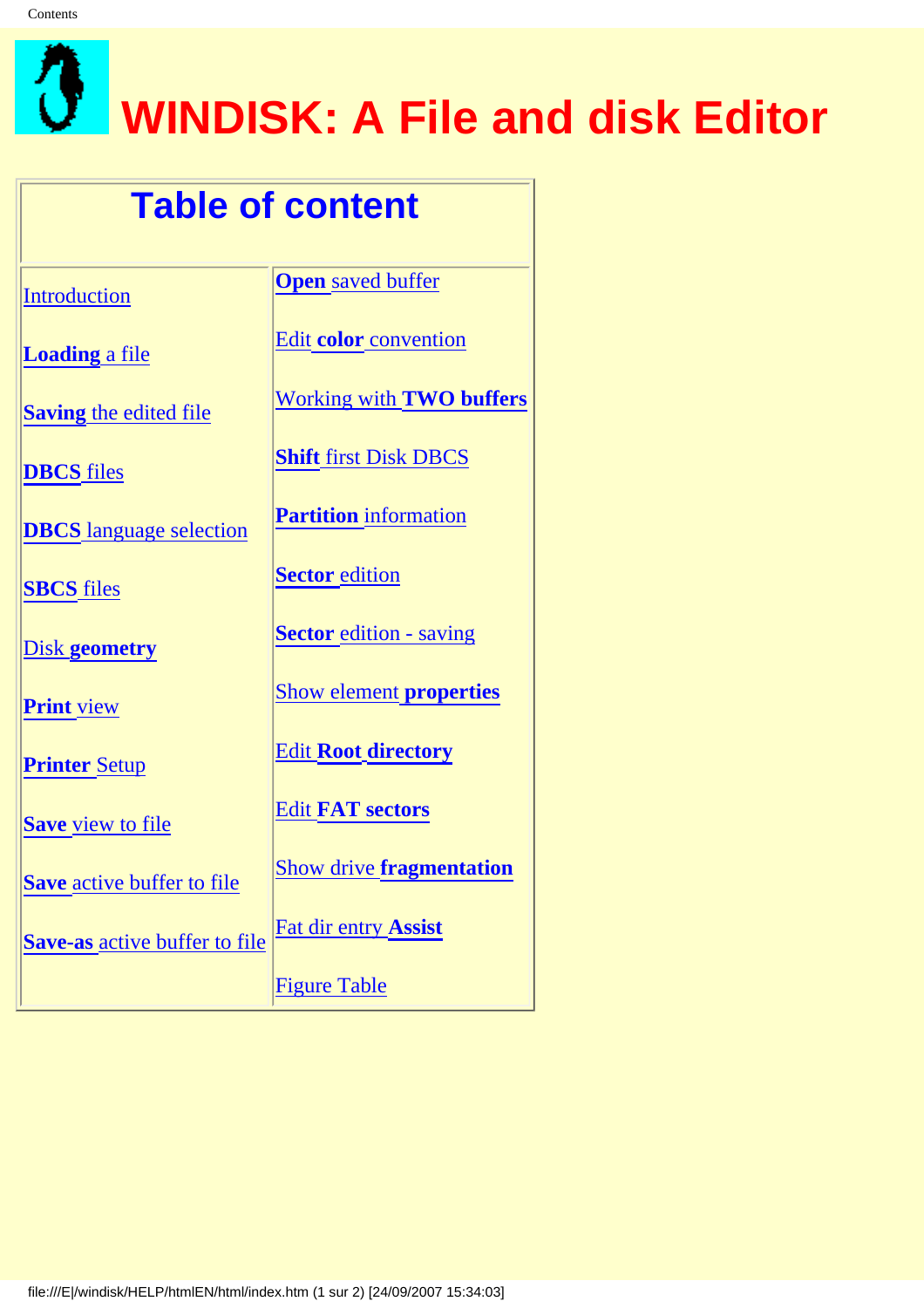**Windisk** is an Windows 9x/ME/NT4/2000/XP/Vista application. **ME** stands for Millennium Edition of **Windows 98**.

Some of the implemented functions include:

- Display of disk geometry (real or simulated, depending on the system).
- Loading Disk Raw sectors and patching them. Saving them to a file or loading them from a file.
- Loading Disk Partition Sectors and patching them.Saving them to a file or loading them from a file.
- Loading file and browsing it.
- Patching of the loaded file.
- Saving the new data to the same file or to another file name.

HTML Help **cannot run** form the application if the application runs from shared network.

You are now looking at the **WINDISK** help. Last change: 2007/09/14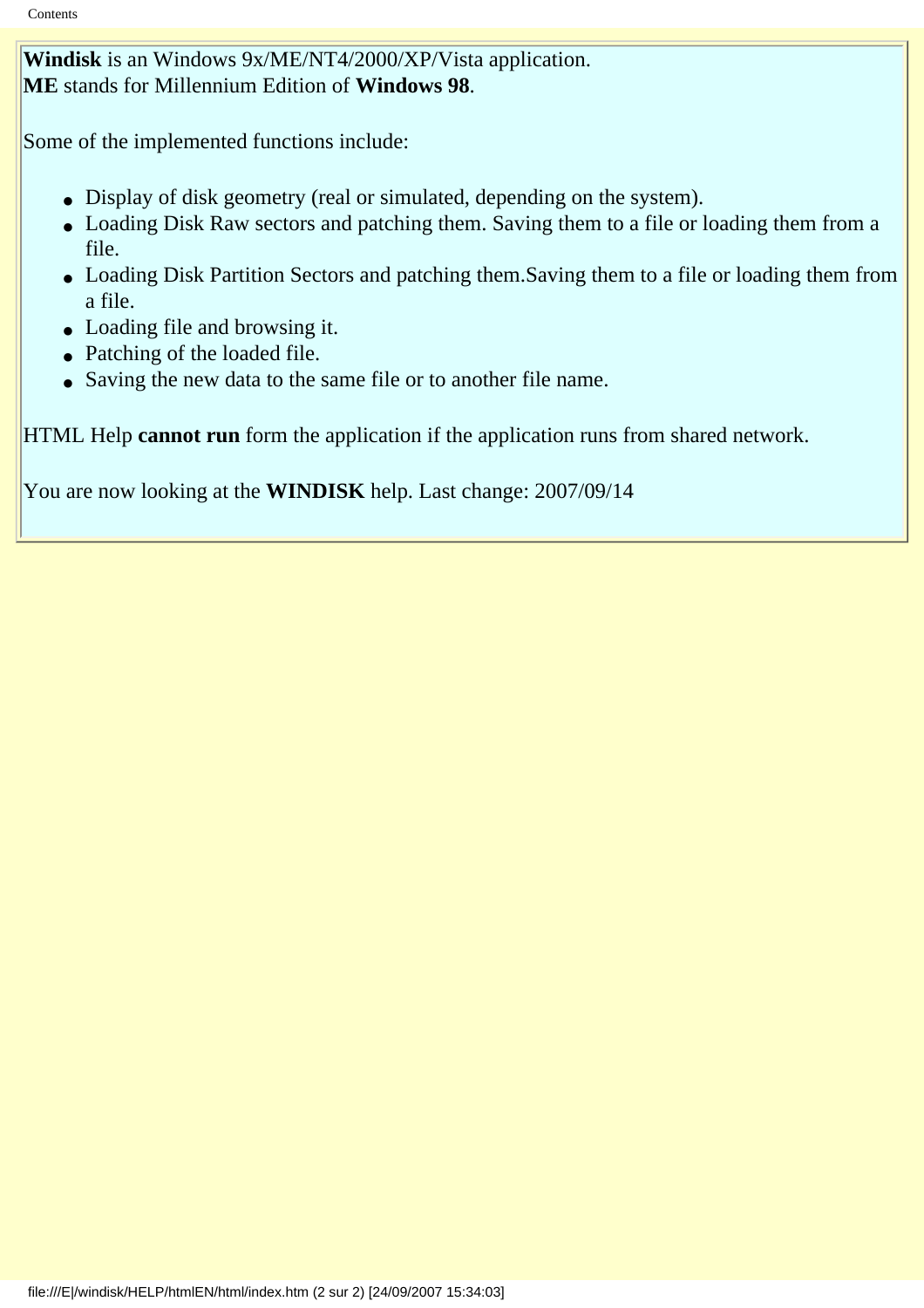<span id="page-2-0"></span>

## **Caution:**

**Windisk** should be used with care, because some operation may be fatal to your file or system if you use it and save data to file or disk without knowing what you are doing. Editing a system file can **damage** your system. Saving data to a disk sector can also damage your system. So, if you don›t know, view data, files and sectors, but don›t save to them if you are not sure.

|                                                                                                                                                                                                                             | WINDISK Version X.XX - L:\WINDISK\Readmej.txt                                                                                                                                                                                                                                                                                            | - 101             |
|-----------------------------------------------------------------------------------------------------------------------------------------------------------------------------------------------------------------------------|------------------------------------------------------------------------------------------------------------------------------------------------------------------------------------------------------------------------------------------------------------------------------------------------------------------------------------------|-------------------|
| Disk<br>Volume<br>Buffer<br>Edit                                                                                                                                                                                            | <b>Eile</b><br>View<br>Setup<br>No Error<br>Heip                                                                                                                                                                                                                                                                                         |                   |
| 7B <br>96<br>8F<br>91<br>82<br>CD<br>8C<br>8E<br>93<br>43<br>44<br>2D<br>52<br>4F<br>4D<br>20<br>83<br>20<br>82<br>cc<br>83<br>66<br>6F<br>83<br>43<br>83<br>83                                                             | 园書社東<br>芝<br><b>ATAPI</b><br>C5<br>20<br>54<br>50<br>49<br>000<br>41<br>41<br>68<br>83<br>89<br>83<br>43<br>83<br>75<br>CD-ROM<br>010<br>ライ<br>フ<br>のデバイ<br>58<br>83<br>68<br>83<br>89<br>83<br>43<br>大<br>020<br>и                                                                                                                      | Not Used          |
| 6F<br><b>DD</b><br>83<br>82<br>cc<br>91<br>67<br>82<br>8D<br>82<br>82<br>82<br>C9<br>C <sub>2</sub><br>82<br>A2<br>C <sub>4</sub><br>8В<br><b>BD</b><br>82<br>E0<br>cс<br>82<br>C5<br>82<br>82<br>82                        | み方法<br>9E<br>DD<br>FB<br>パの組<br>82<br>95<br>96<br>40<br>み込<br>030<br>について記述し<br>4C<br>8F<br>71<br>82<br>B5<br>0 <sub>D</sub><br>0A<br>040<br>たものです。<br>B7<br>81<br>42<br>0 <sub>D</sub><br>82<br>C8<br>- • የድ<br>050<br>0A                                                                                                               | Not Used          |
| 82<br>A8<br>81<br>96<br>7В<br>83<br>66<br>83<br>41<br>CD<br>83<br>83<br>6F<br>82<br>20<br>89<br>43<br>83<br>43<br>54<br>50<br>49<br>20<br>20<br>41<br>41<br>44                                                              | 6F<br>83<br>43<br>83<br>58<br>83<br>68<br>お、<br>本ア<br>060<br>ᄎ<br>ハイ<br>54<br>ライ<br>4F<br>53<br>49<br>42<br>パは<br>48<br>41<br>TOSHIBA<br>070<br>2D<br>52<br>4D<br>83<br>83<br>4F<br>68<br>-CD-ROM F<br>7080<br>ATAPI                                                                                                                     | Not Used          |
| 83<br>43<br>89<br>83<br>75<br>20<br>58<br>4D<br>2D<br>58<br>4D<br>2D<br>37<br>30<br>32<br>42<br>81<br>35<br>30<br>32<br>81<br>41<br>8B<br>82<br>30<br>42<br>79<br>42<br>81<br>58<br>4D<br>2D<br>32<br>34<br>32<br>41        | 35<br>36<br>32<br>41<br>30<br>42<br>81<br>XM-5602B.<br>090<br>イフ<br>41<br>0D<br>58<br>2D<br>36<br>0A<br>4D<br>XM-5702B,<br>--хи-б<br>0A0<br>58<br>2D<br>35<br>30<br>002Б、及びXX-150<br>D <sub>1</sub><br>4D<br>31<br>0B0<br>30<br>90<br>70<br>32<br>42<br>EA<br>97<br>2B、XX-2402B専用<br>0C 0                                                | Not Used          |
| C5<br>81<br>42<br>0 <sub>D</sub><br>0A<br>0 <sub>D</sub><br>82<br>82<br>B7<br>4D<br>83<br>6F<br>83<br>43<br>4F<br>66<br>83<br>83<br>67<br>6F<br>82<br>cс<br>82<br>DD<br>8D<br>83<br>91                                      | 0D<br>52<br>です。<br>0A<br>0A<br>43<br>44<br>2D<br>$\cdots$ CD-R<br>0D <sub>0</sub><br>58<br>83<br>68<br>83<br>43<br>0E0<br>83<br>89<br>OXアバイス<br>ドライ<br>バの組み込み方法<br>9E<br>82<br>DD<br>95<br>F <sub>B</sub><br>96<br>40<br>0F0                                                                                                             | Not Used          |
| 0 <sub>D</sub><br>2E<br>20<br>0 <sub>D</sub><br>0A<br>0A<br>31<br>43<br>44<br>43<br>83<br>6F<br>83<br>83<br>58<br>68<br>83<br>89<br>58<br>56<br>83<br>83<br>83<br>80<br>83<br>66<br>65                                      | 2D<br>52<br>4D<br>66<br>83<br>4F<br>83<br>CD-ROMアパ100<br>. 1<br>ライ<br>83<br>43<br>6F<br>F <sub>0</sub><br>83<br>83<br>82<br>イス<br>ĸ<br>バを<br>$\omega$ 110<br>58<br>83<br>42<br>83<br>83<br>4E<br>82<br>FC 120<br>メテ<br>不<br>ク<br>D.                                                                                                      | Not Used          |
| C9<br>83<br>52<br>83<br>81<br>5B<br>82<br>B5<br>73<br>2Ε<br>20<br>8E<br>0D<br>0A<br>32<br>9F<br>82<br>0A<br>58<br>83<br>80<br>83<br>66<br>83<br>42<br>83<br>83                                                              | 42<br>0D<br>130<br>82<br>DC<br>82<br>B7<br>81<br>n e<br>里<br>医肛<br>83<br>65<br>C9<br>83<br>56<br>83<br>58<br><b>. 2</b> .<br>140<br>シメテ<br>ムテ<br>4E<br>82<br>cc<br>4F<br>4E<br>46<br>'ィスクのCONF<br>150<br>43                                                                                                                              | Not Used          |
| 2E<br>53<br>47<br>59<br>C9<br>49<br>53<br>82<br>88<br>92<br>82<br>B <sub>5</sub><br>82<br>F <sub>0</sub><br>C7<br>89<br>C <sub>1</sub><br>82<br>82<br>A2<br>20<br>20<br>81<br>42<br>0 <sub>D</sub><br>0A<br>20              | 73<br>IG. SYSに以下の行<br>C8<br>82<br>cс<br>8D<br>89<br>BA<br>160<br>BE<br>を追加してくださ<br>C <sub>4</sub><br>82<br>АD<br>82<br>82<br>B3<br>170<br>20<br>20<br>20<br>20<br>4C<br>20<br>41<br>180<br>$V_{\text{eff}}$<br>LA                                                                                                                        | Not Used          |
| 53<br>54<br>52<br>49<br>56<br>45<br>3D<br><b>5A</b><br>44<br>56<br>20<br>20<br>20<br>45<br>49<br>43<br>45<br>44<br>3C<br>DE<br>96<br>ВC<br>3E<br>3A<br>СA<br>DF<br>ВD<br>59<br>4F<br>4D<br>52<br>56<br>2E<br>53<br>53<br>44 | 20<br>0D<br>0A<br>20<br>20<br>20<br>20<br>$STDRIVE=Z \cdot \cdot$<br>190<br>DEVICE=<}^542<br>3D<br>3C<br>C4<br>DE<br>B <sub>2</sub><br>cc<br>D7<br>1A0<br>名>:<パス名> <del>r</del> cDR<br>96<br>BC<br>3E<br>5C<br>52<br>43<br>1 <sub>B0</sub><br>44<br>20<br>OMDRV.SYS <オブショ<br>3C<br><b>B5</b><br>cc<br>DF<br>ВC<br>AE<br>1 <sub>C</sub> 0 | <u>P</u> rev.Buf. |
| <b>BD</b><br>3E<br>DD<br>B2<br>ÁΕ<br>C1<br>0D<br>θA<br>0 <sub>D</sub><br>DF<br><b>BD</b><br><b>B5</b><br>cс<br>ВC<br>АE<br>DD<br>B <sub>2</sub><br>АF<br>20<br>20<br>20<br>2F<br>3A<br>3C<br>C3<br>20<br>44                 | 45<br>0A<br>20<br>81<br>1D0<br>20<br>20<br>20<br>ンスイッチン・<br>$\bullet$<br>1E0<br>20<br>20<br>20<br>C <sub>1</sub><br>0D<br>0A<br>20<br>オブションスイッチ・・<br>/D:<デバイス名<br>1F0<br>DE<br>CA<br>DE<br>B <sub>2</sub><br><b>BD</b><br>96<br>BC                                                                                                       | Next Buf.         |
| File position = 0x0- [0] Cursor position = 0x0                                                                                                                                                                              |                                                                                                                                                                                                                                                                                                                                          |                   |

<span id="page-2-1"></span>**Figure 1 - The Windisk window**

## **Contextual Help:**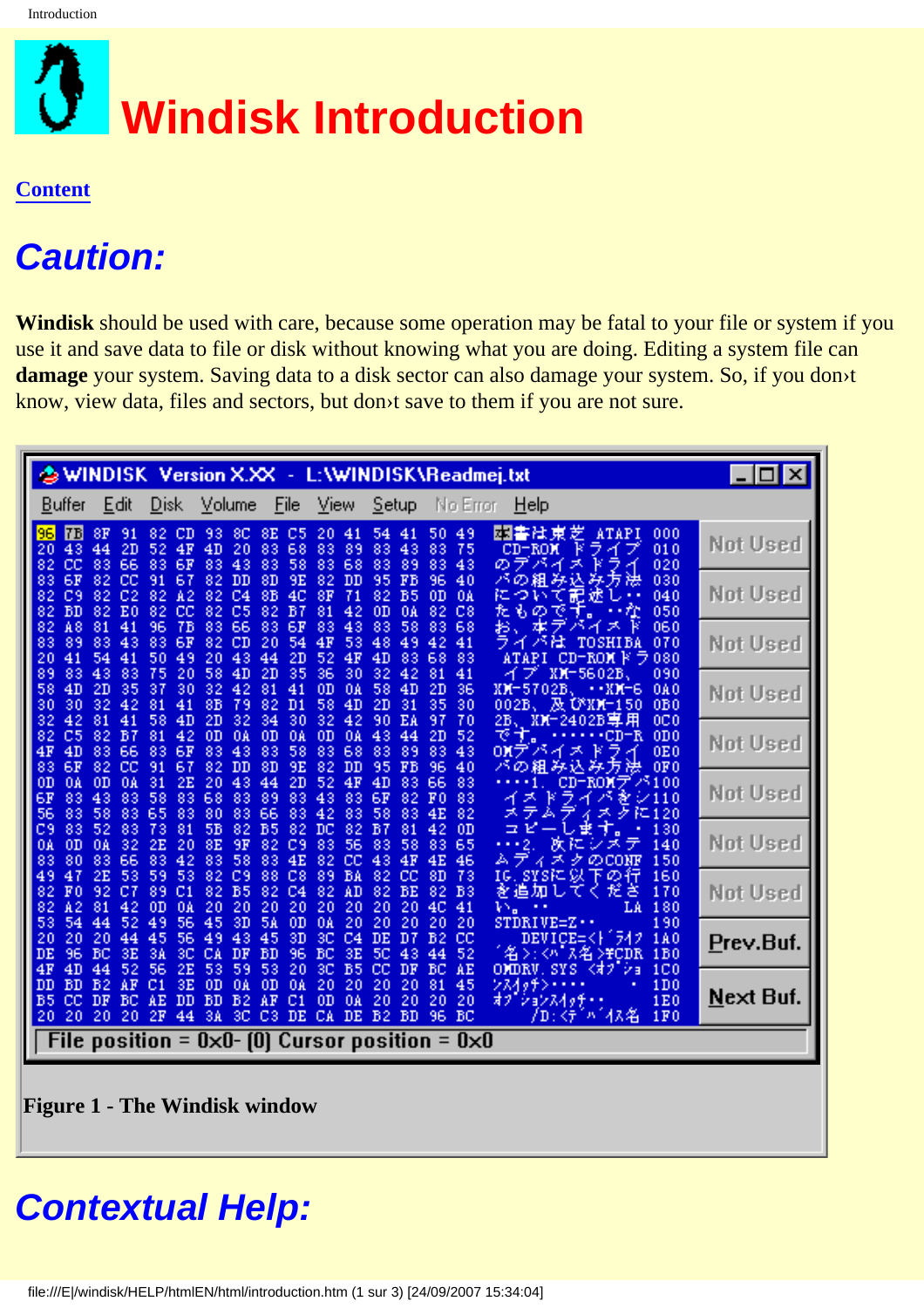| NDISK\Readmej.txt                                                                         |                             | $\overline{\phantom{a}}$ . $\overline{\phantom{a}}$ |
|-------------------------------------------------------------------------------------------|-----------------------------|-----------------------------------------------------|
| No Error Help<br><u>Setup i</u>                                                           |                             |                                                     |
| Normal display<br>Printable characters only                                               | AP I<br>000<br>010<br>020   | Not Use                                             |
| Display ANSI buffer                                                                       | 030<br>040<br>050           | Not Use                                             |
| Display DBCS buffer<br>Display Double file buffers                                        | 060<br>070<br>БA<br>k ラ 080 | Not Use                                             |
| Set DBCS Language<br>System language                                                      |                             |                                                     |
| No s <u>o</u> und                                                                         | Simplified Chinese          |                                                     |
| Save Position                                                                             | <b>Traditional Chinese</b>  |                                                     |
| Select font                                                                               | • <u>J</u> apanese          |                                                     |
|                                                                                           | <u>Korean</u>               |                                                     |
| Reset default                                                                             | に120<br>130                 |                                                     |
| 欧にシメ<br>65<br>$+2.$<br>83<br>58<br>83<br>4E<br>4F<br>46<br>ムテ<br>イス<br>$\varpi$ co<br>43. | 140<br>150                  | Not Use                                             |
| 82<br>cc<br>8D<br>73<br>IG. SYSK.<br>ж<br>B <sub>3</sub><br>BЕ<br>82<br>を追加<br>82         | 160<br>下の行<br>ださ<br>170     | Not Use                                             |
| <b>Figure 2 - Contextual Help</b>                                                         |                             |                                                     |

<span id="page-3-0"></span>You can get **contextual help** from most menu item. Just select a menu item with either the **Alt key** and the **arrow-keys**, or with the mouse button, and press **F1**.

## **Program modes:**

This program can do:

- [File edition](#page-5-0)
- [Disk sector edition](#page-6-0)
- **[Disk partition viewing](#page-9-0)**
- [Disk geometry](#page-11-0)
- [Volume edition](#page-6-0)

The menu commands and buttons are only active for some of these operations. Some operations may have limitations due to the operating system. So you will see some differences if you operate the program under Windows 9X or under Windows NT.

When operations depend on one of the above mode, you may be asked to first load a file or select a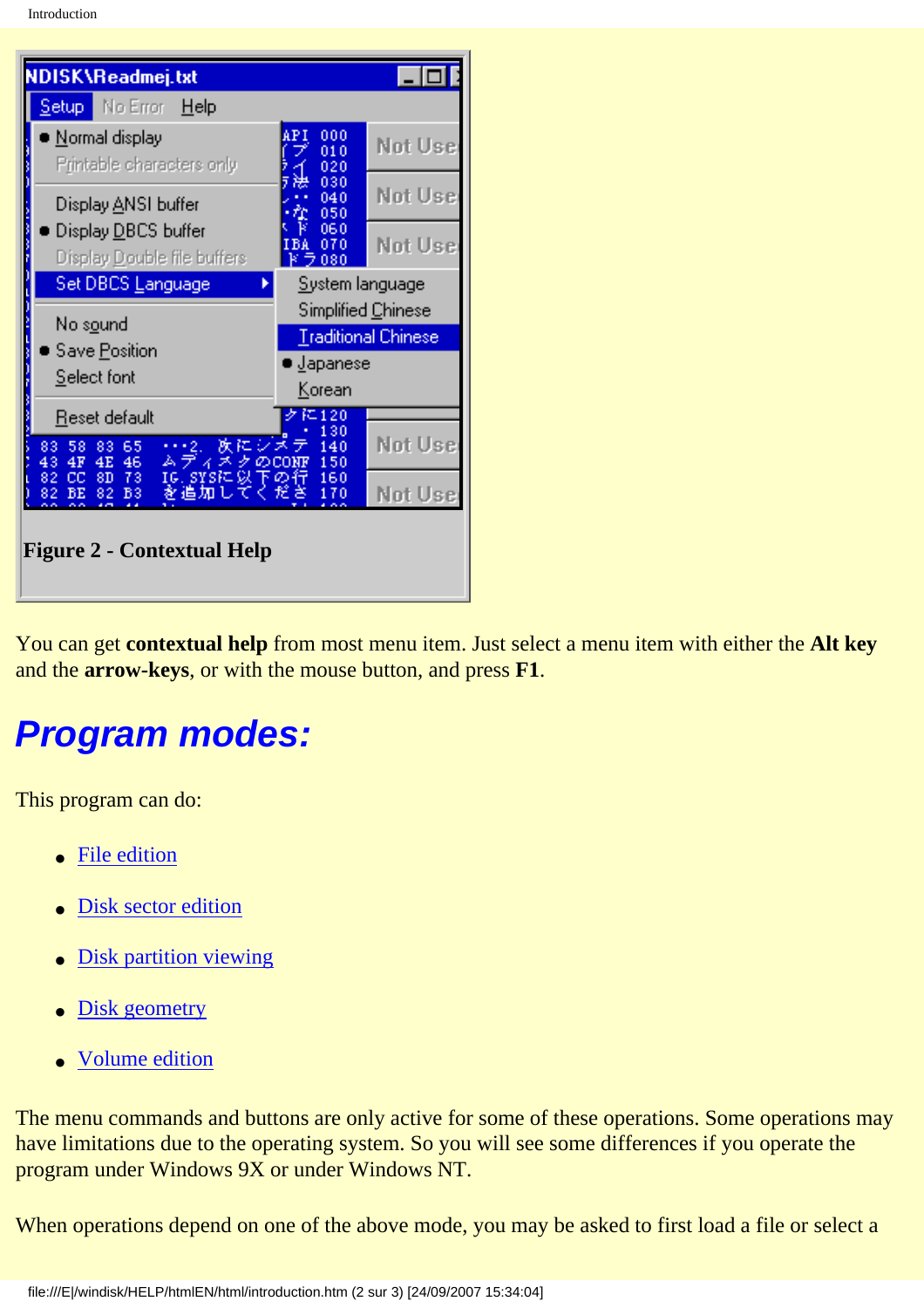disk or volume.

Some functions are not yet implemented, and the menu options are disabled for these functions.

Most of file system internal code is undocumented.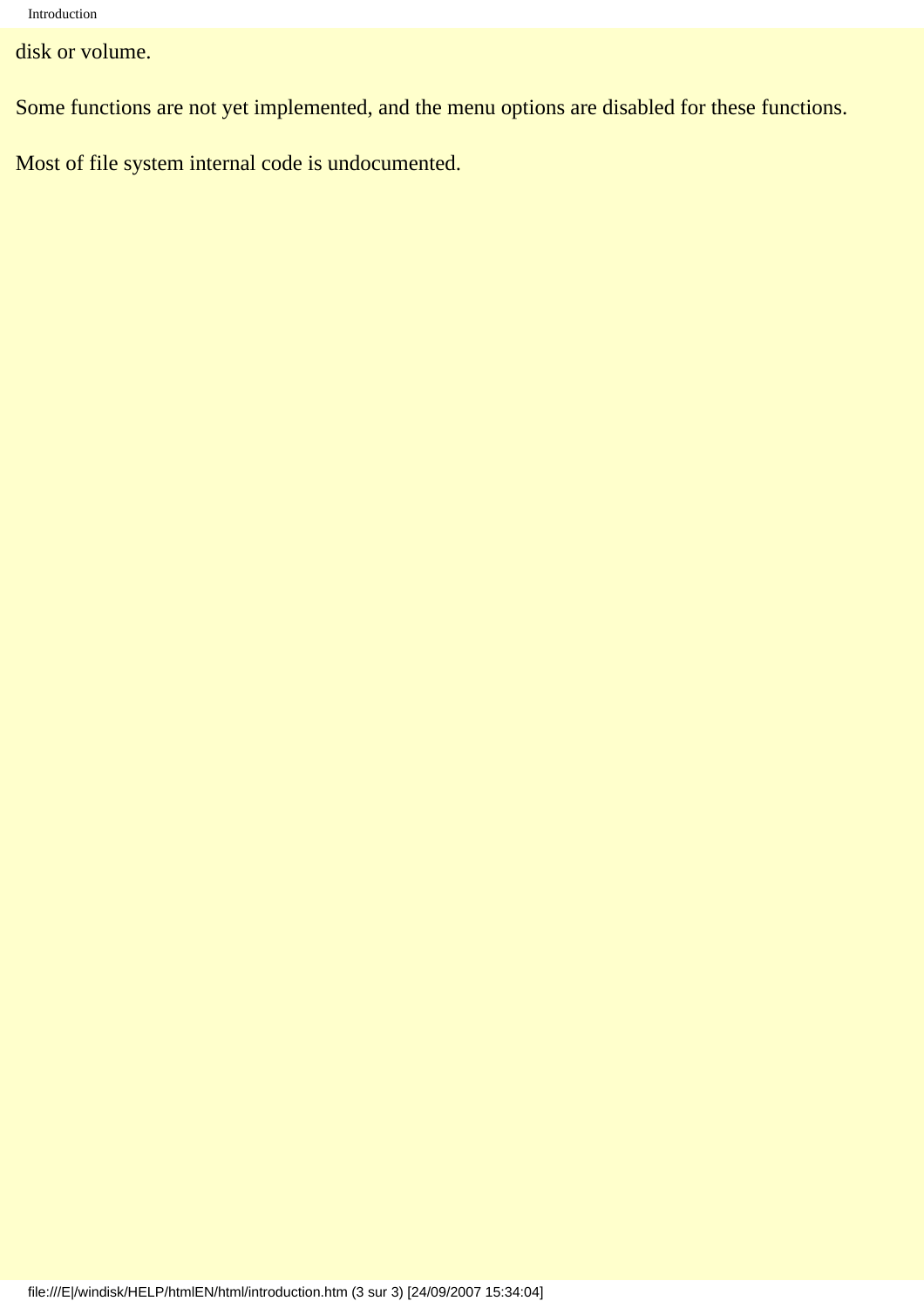<span id="page-5-0"></span>

## **File editing**

**Windisk** can be used to view and edit files.

Go to the file menu and press "Load File A"

A file open dialog is presented to you to select the file you want to see.

Be default, the program uses an **ANSI** code page, but if you run a **DBCS** enabled system, you can go to the "**Setup**" menu and select "**Display DBCS buffer**", then select the language to **"Simplified Chinese", "Traditional Chinese", "Japanese"** or **"Korean".**

If you are in Japan and want to display a Japanese file, you can just use the default **"System language".** 

If you are working on a Japanese enabled system and want to work with **Simplified Chinese** files, go to **setup** and under **"Setup"->"Set DBCS language"** set **"Simplified Chinese".** This will work if your system supports this language.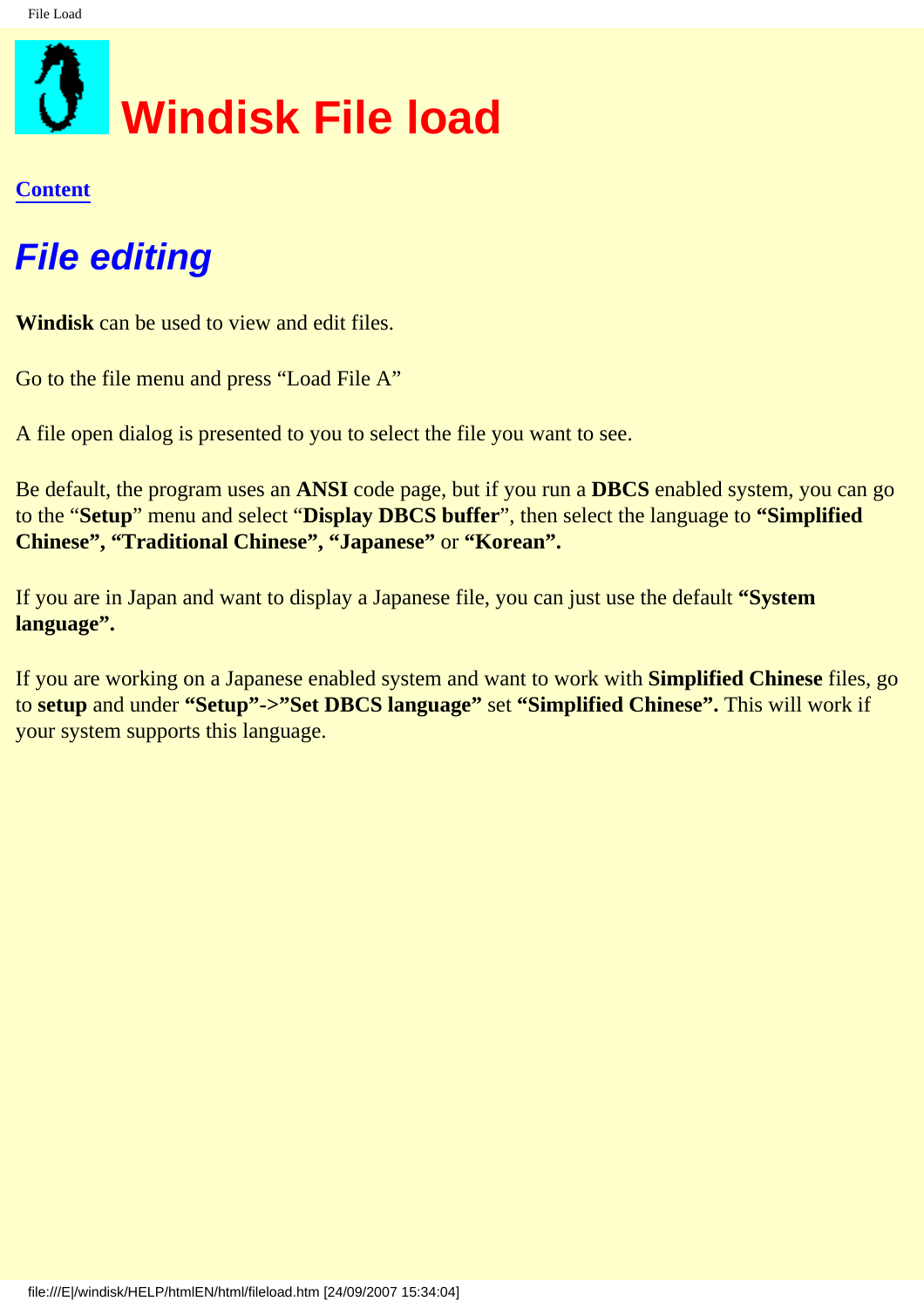## <span id="page-6-0"></span>**Disk sector edition:**

To be in **Disk edition** mode, you must use the **"DISK"** menu option and select one of your **hard disk**.. Even if you have only one **hard disk**, this is necessary to switch to **disk edition** mode as opposite to file editing or volume editing.

Then you can use the **Next sector** button or **previous sector** button, **page up** or **page down** to increment or decrement disk **sector offset** from the beginning of the disk.

To go directly to one particular sector, you can use the **"Go to sector…"** menu option under **"Edit"**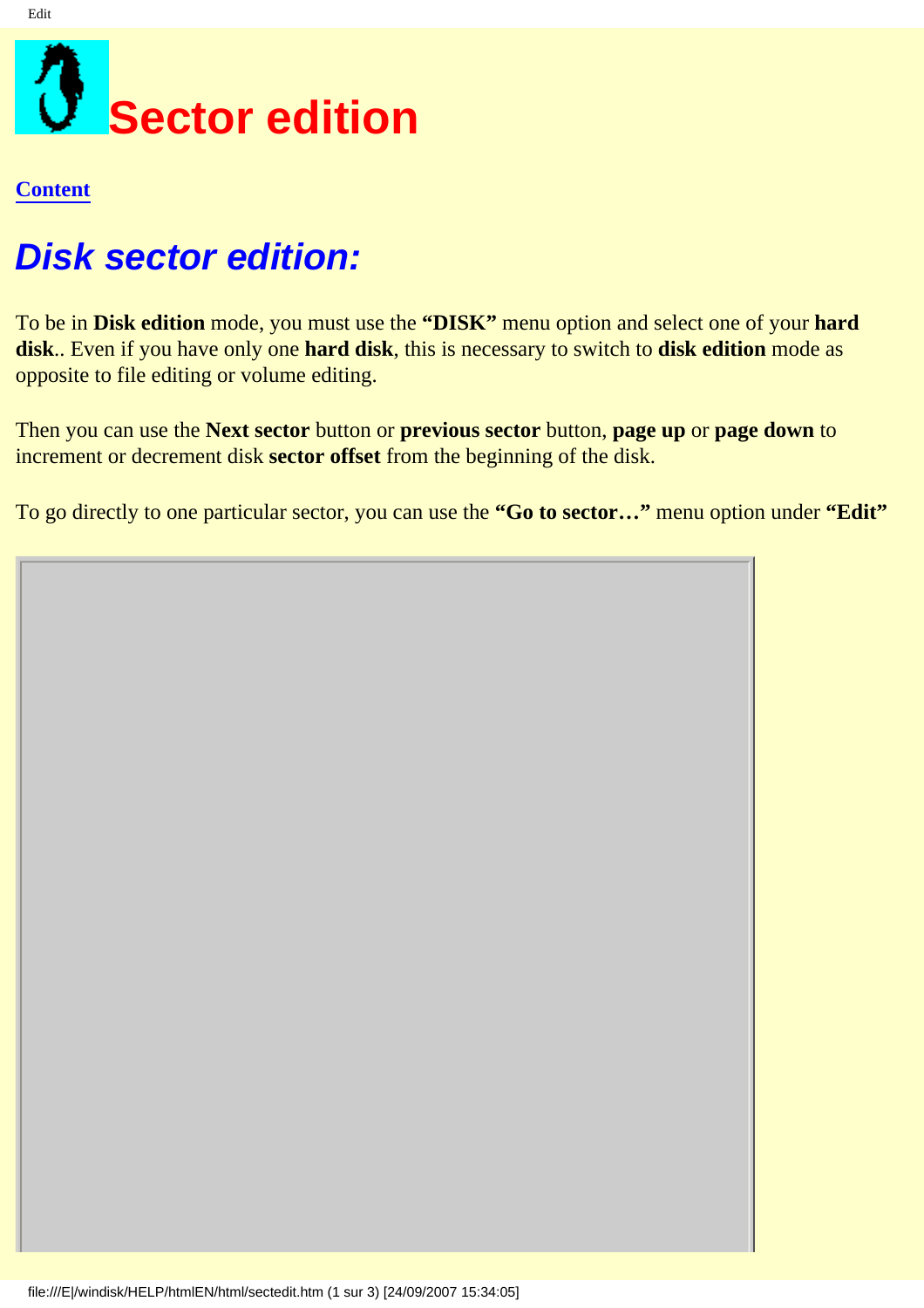| Disk L: sector selection          | $\vert x \vert$      |
|-----------------------------------|----------------------|
|                                   | 0K                   |
| Cylinder (0 to 127)               | Cancel               |
|                                   | $He$ lp              |
| lо                                |                      |
| Head (0 to 254)                   |                      |
| 1                                 |                      |
|                                   |                      |
| Sector (1 to 63)                  |                      |
| 1                                 |                      |
|                                   |                      |
| Sector offset (0 to 2056256)      | $\frac{1}{\sqrt{3}}$ |
| o                                 |                      |
|                                   |                      |
|                                   |                      |
| <b>Figure 7 - Selector dialog</b> |                      |
|                                   |                      |

The Sector selection dialog provides four entry fields:

- **Cylinder** (0 to n)
- $\bullet$  **Head** (0 to n)
- **Sector** (1 to n)
- **Sector offset** (o to n)

There is a unique **sector offset** value for any valid set of **Cylinder/Head/Sector** values on a particular disk.

Any **Sector Offset** value gives a unique value for **Cylinder, Head** and **Sector** on a particular disk.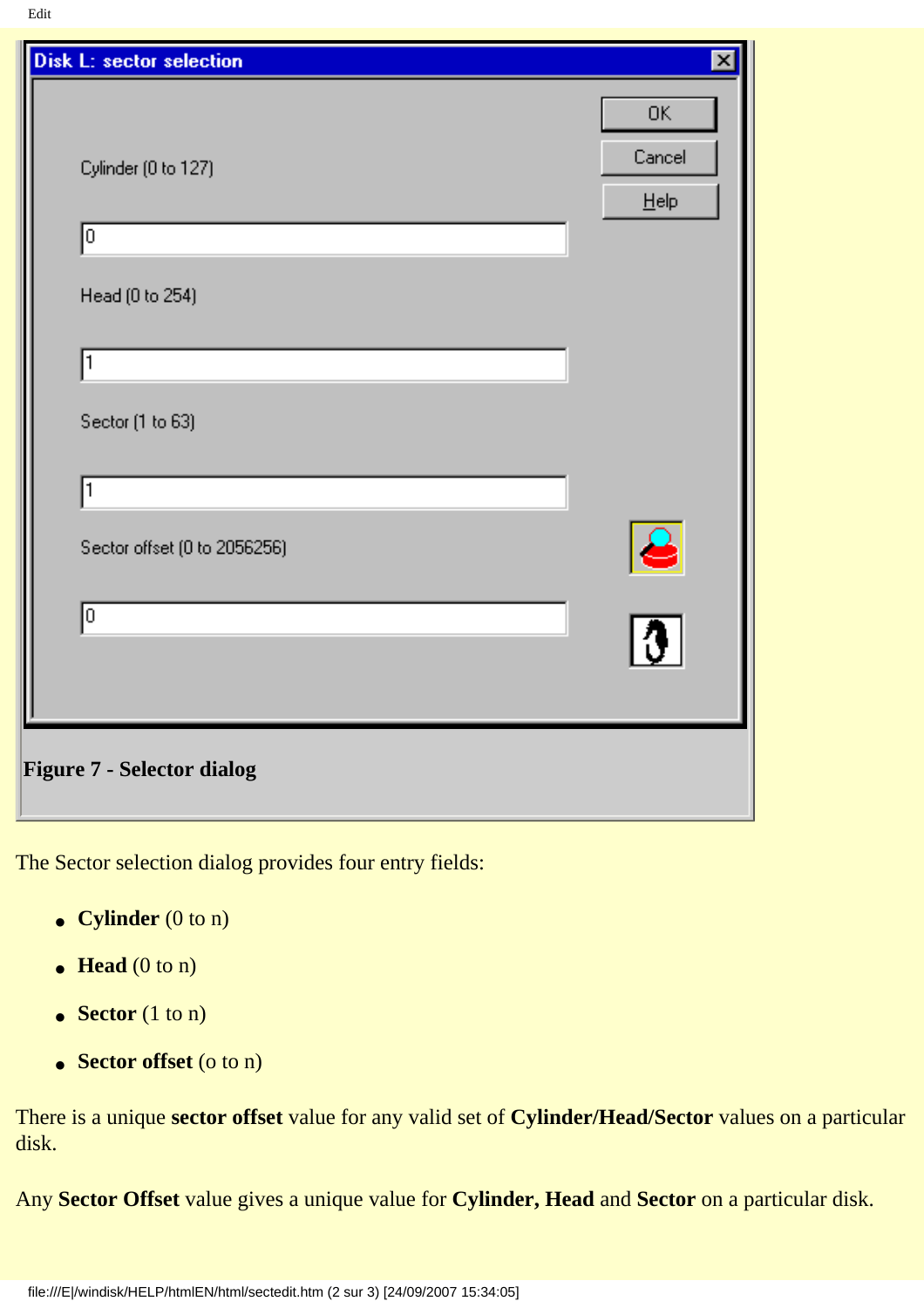Edit

You can type in any of the four fields, and the other fields are set accordingly.

The valid values depend on the emulated geometry of the disk being edited.

If you set a too large value in one of the fields, the maximum value is set automatically.

Clicking on Ok updates the current sector and shows it.

The PC BIOS (Basic Input Output System), your PC FIRMWARE, addresses the disk in Cylinder/Head/Sector mode. But the system has no need to know how the data is organized inside the disk. It is simpler to see it has a large linear memory with 512 byte blocks. This is accessed with Sector offset.

The beginning of the disk is offset 0 and any data is in a sector at a precise offset up to the end of the disk.

The last disk sector is at (Total Sector – 1) if the disk capacity is (Total Sector  $* 512$ )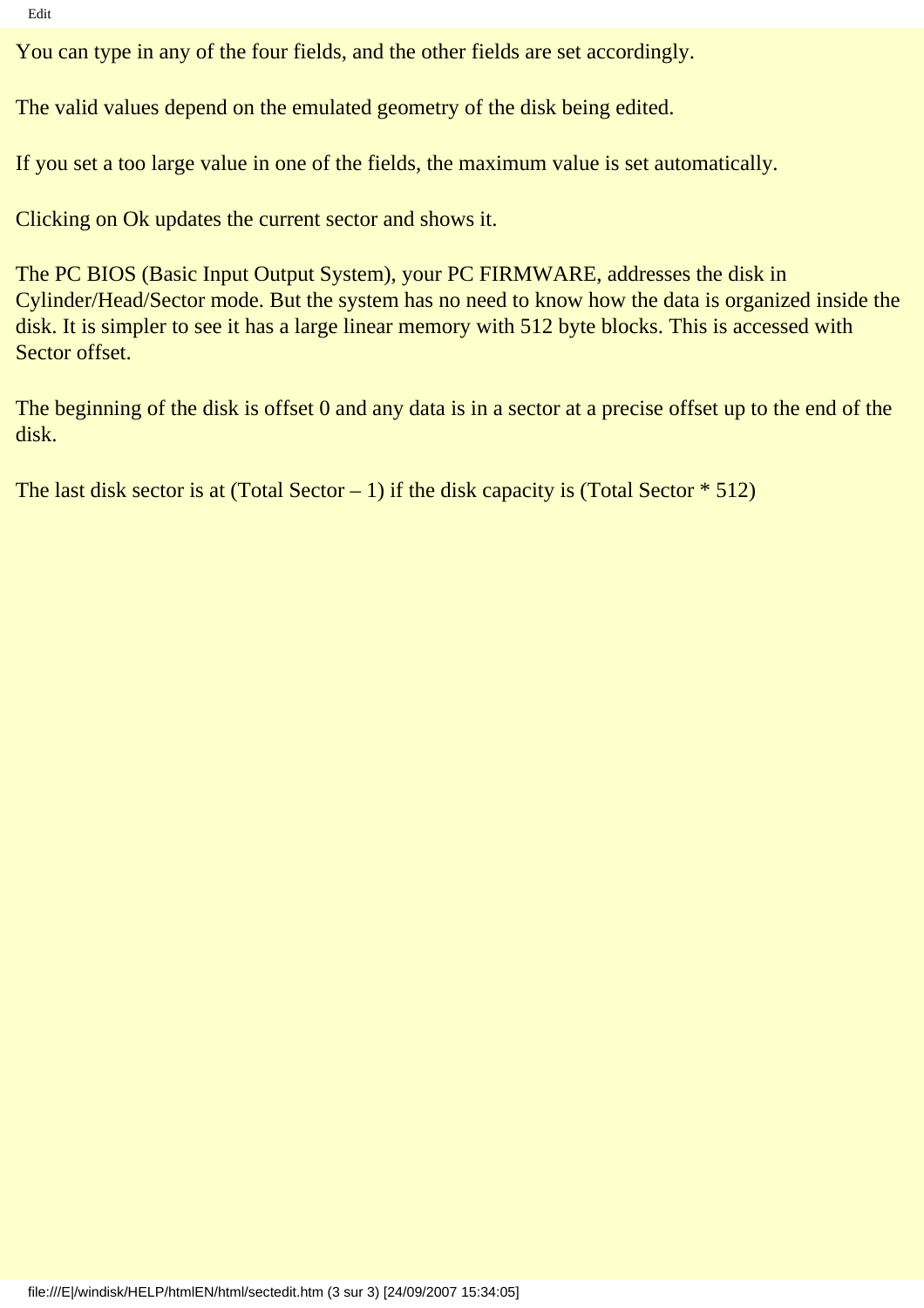<span id="page-9-0"></span>

## **Partition information:**

This dialog shows you some values:

- Number: This is the order in which the partitions are seen by the system. Then the system will assign letters to the accepted partitions:
	- $\circ$  First primary partitions from any hard disk,
	- ❍ Then the secondary partitions.
- Types:
	- $\circ$  0x01 < 16 meg FAT partition
	- ❍ **0x02 XENIX** partition
	- $\circ$  0x04 16 to 32 meg partition
	- ❍ **0x05** extended partition (holder for logic partitions)
	- ❍ **0x06 huge** DOS V4 partition
	- ❍ **0x07 HPFS** partition
	- ❍ **0x08** BOOT **AIX** partition
	- ❍ **0x09 AIX** partition
	- ❍ **0x0A Boot manager** (OS/2)
	- ❍ **0x0B FAT32** up to 2047 GB
	- ❍ **0x0C FAT32** with **LBA** int13 extension (logical block address)
	- ❍ **0x0E** huge with **LBA** int13 extension
	- ❍ **0x0F** extended with **LBA** int13 extension
	- ❍ **0x11** 0x01 type **hidden**
	- ❍ **0x12** 0x02 type **hidden**
	- ❍ **0x14** 0x04 type **hidden**
	- ❍ **0x15** 0x05 type **hidden**
	- ❍ **0x16** 0x06 type **hidden**
	- ❍ **0x17** 0x07 type **hidden**
	- ❍ **0x18** 0x08 type **hidden**
	- ❍ **0x19** 0x09 type **hidden**
	- ❍ **0x35 OS:2 LVM** Partition
	- ❍ **0x41 Power PC** boot partition
	- ❍ **0x42** Windows 2000 LDM (Logical Disk Manager) Partition
	- ❍ **0x63 UNIX** partition
	- ❍ **0x80 NTFS** partition
	- ❍ **0x82 LINUX** swap partition
	- ❍ **0x83 LINUX** native partition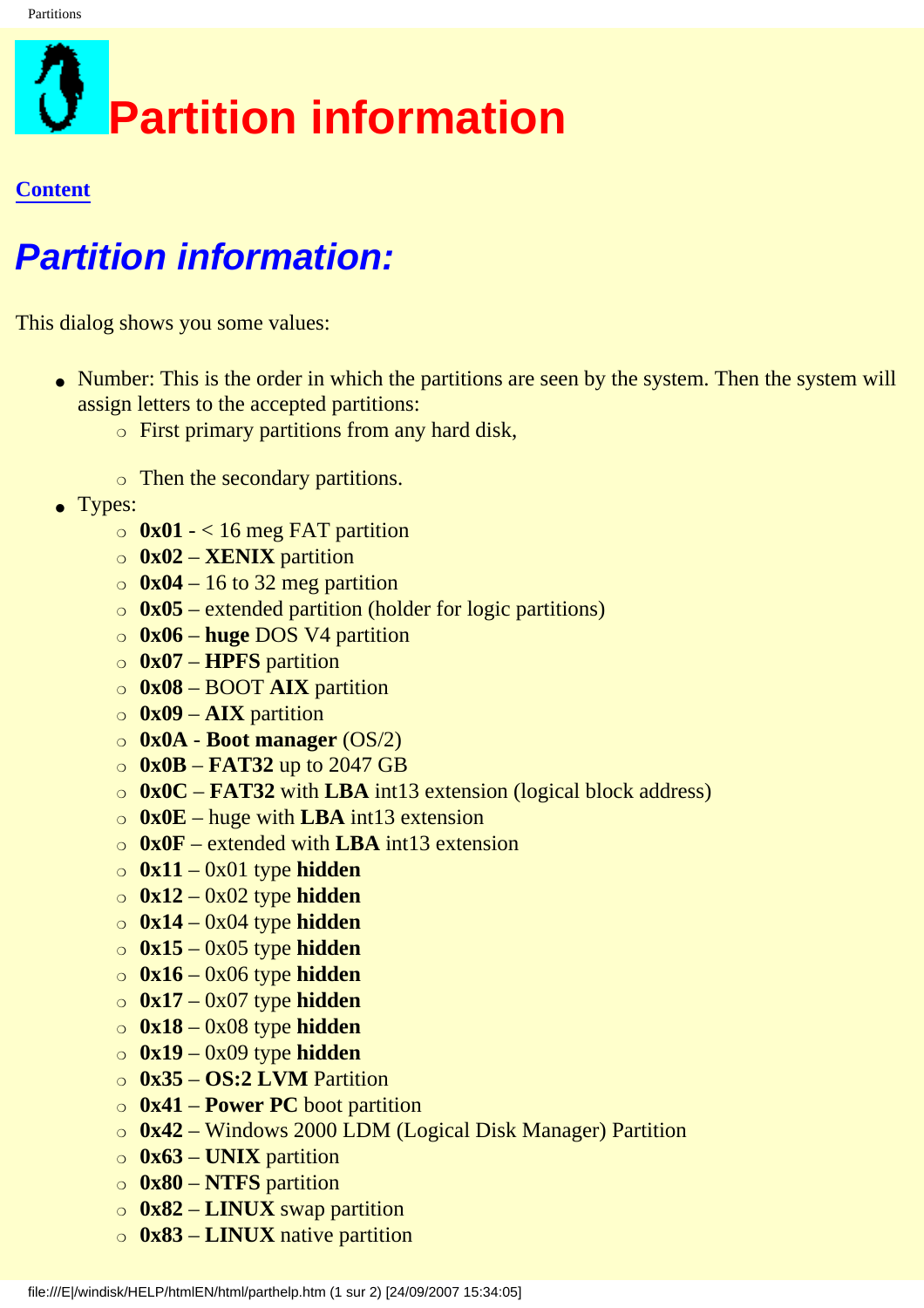- ❍ **0xA0** Laptop Hibernation Partition
- ❍ **0xA5** UNIX **FreeBSD** file system partition
- ❍ **0xA6** OpenBSD
- ❍ **0xA9** NetBSD
- ❍ **0xC0 NTFS** partition
- ❍ **0xFE** IBM **diagnostic** partition
- Start offset: offset of the beginning of the partition in sectors
- $\bullet$  Length length of the partition in sectors
- $\bullet$  Hidden sectors unusable sectors before the start of the partition
- Boot indicator: The boot partition is the first partition of the first disk with this indicator on.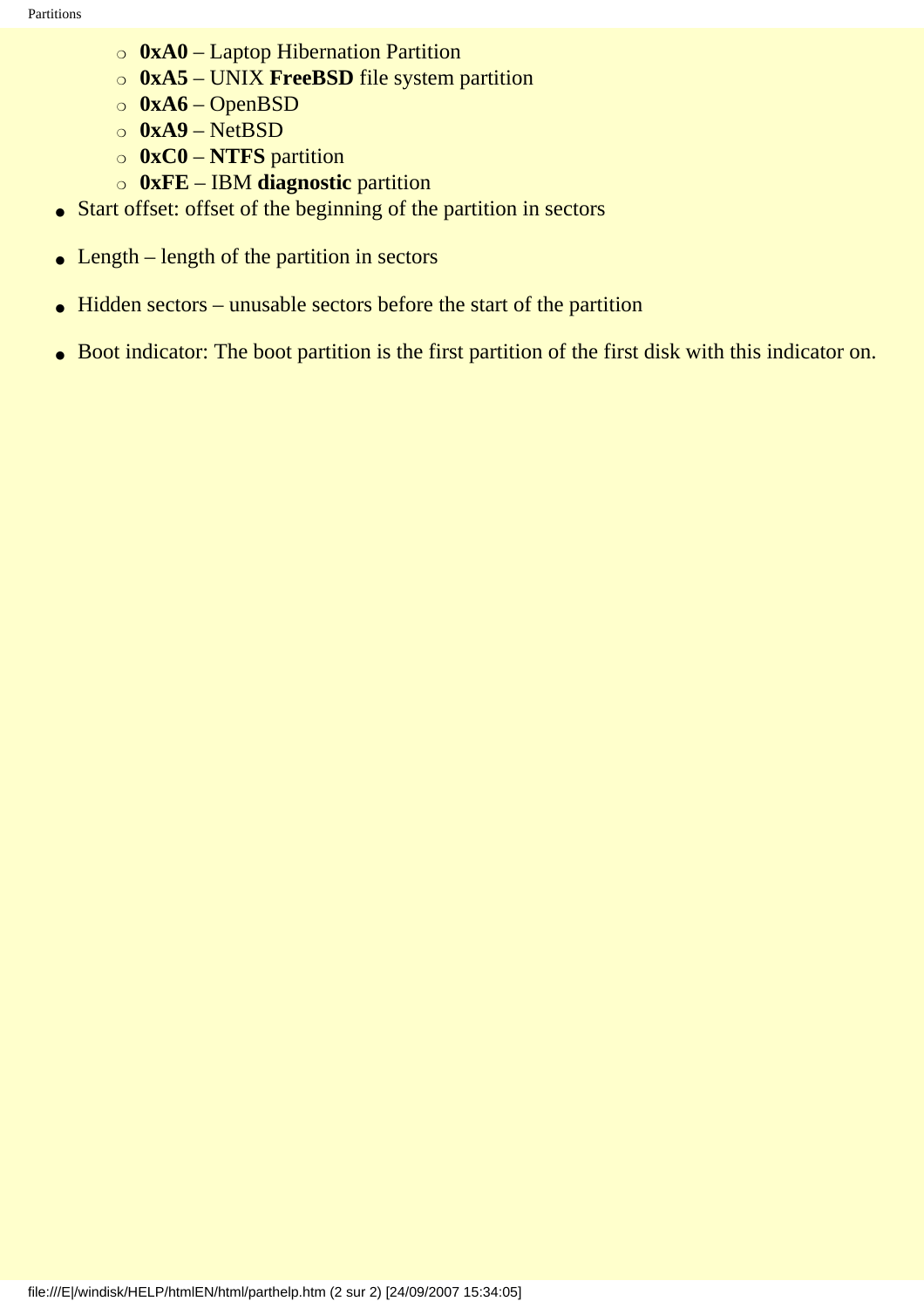# <span id="page-11-0"></span>**Disk geometry dialog**

#### **[Content](#page-0-0)**

## **How to:**

To display your system disk geometry, click on the "**View**" menu and select a disk.

## **Windows 9x:**

Under Windows 9x, you may see a two-column dialog:

- The **Physical** geometry column shows the real disk geometry.
- The **Simulated** geometry column shows the disk geometry as seen by the system.

If the Physical column shows all zero value, your system was not able to see the real disk geometry.

## **Windows NT/2000/XP/Vista:**

Under Windows NT/2000/XP/Vista, only the **simulated** geometry is available.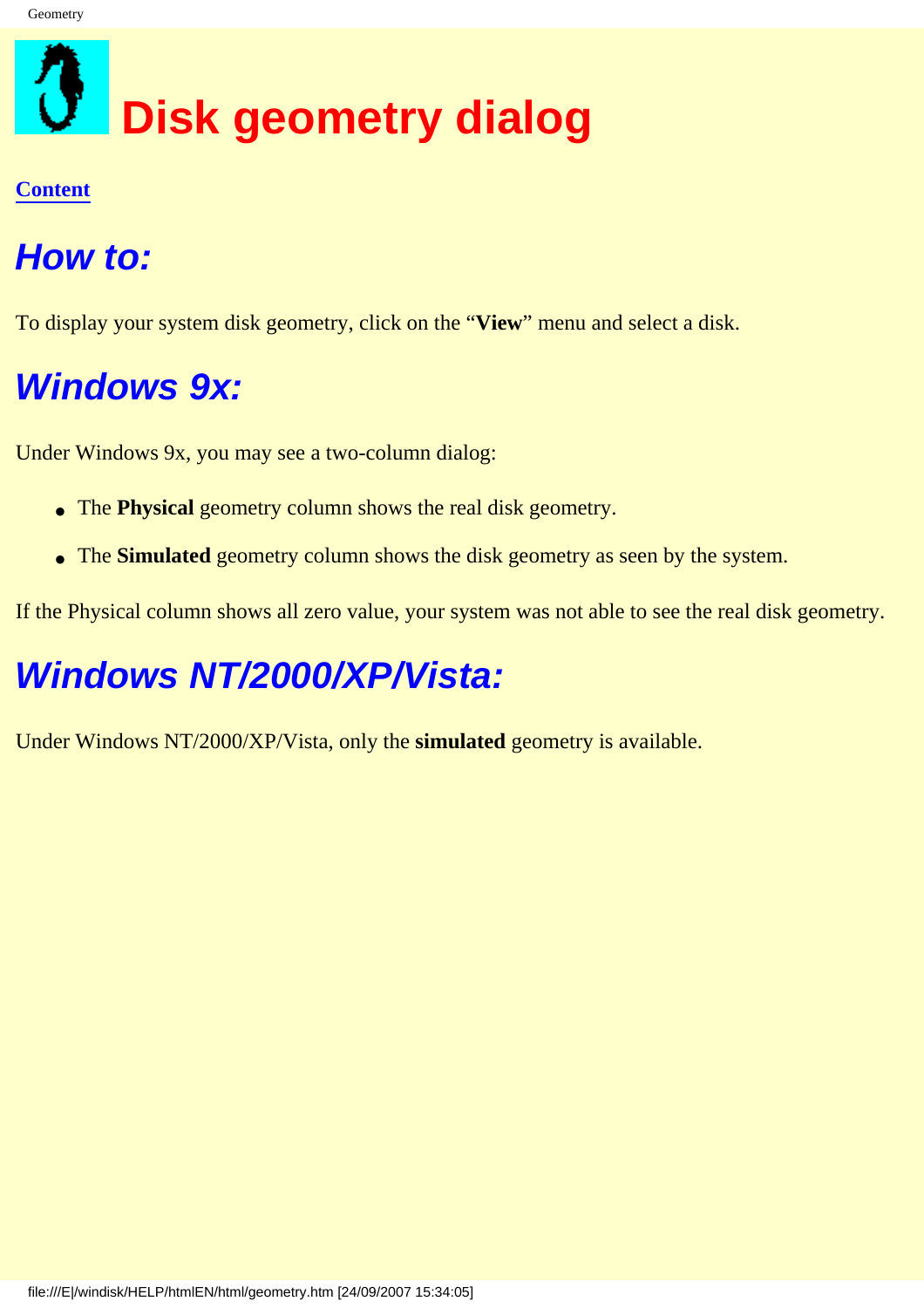<span id="page-12-0"></span>

## **Saving:**

There are two ways for saving the edited file:

- Save to the original file. This is NOT the recommended method, because, you may want to return to the original file.
- Save to another file (creating a file with another name, or erasing an existing name of the same name as the new one).

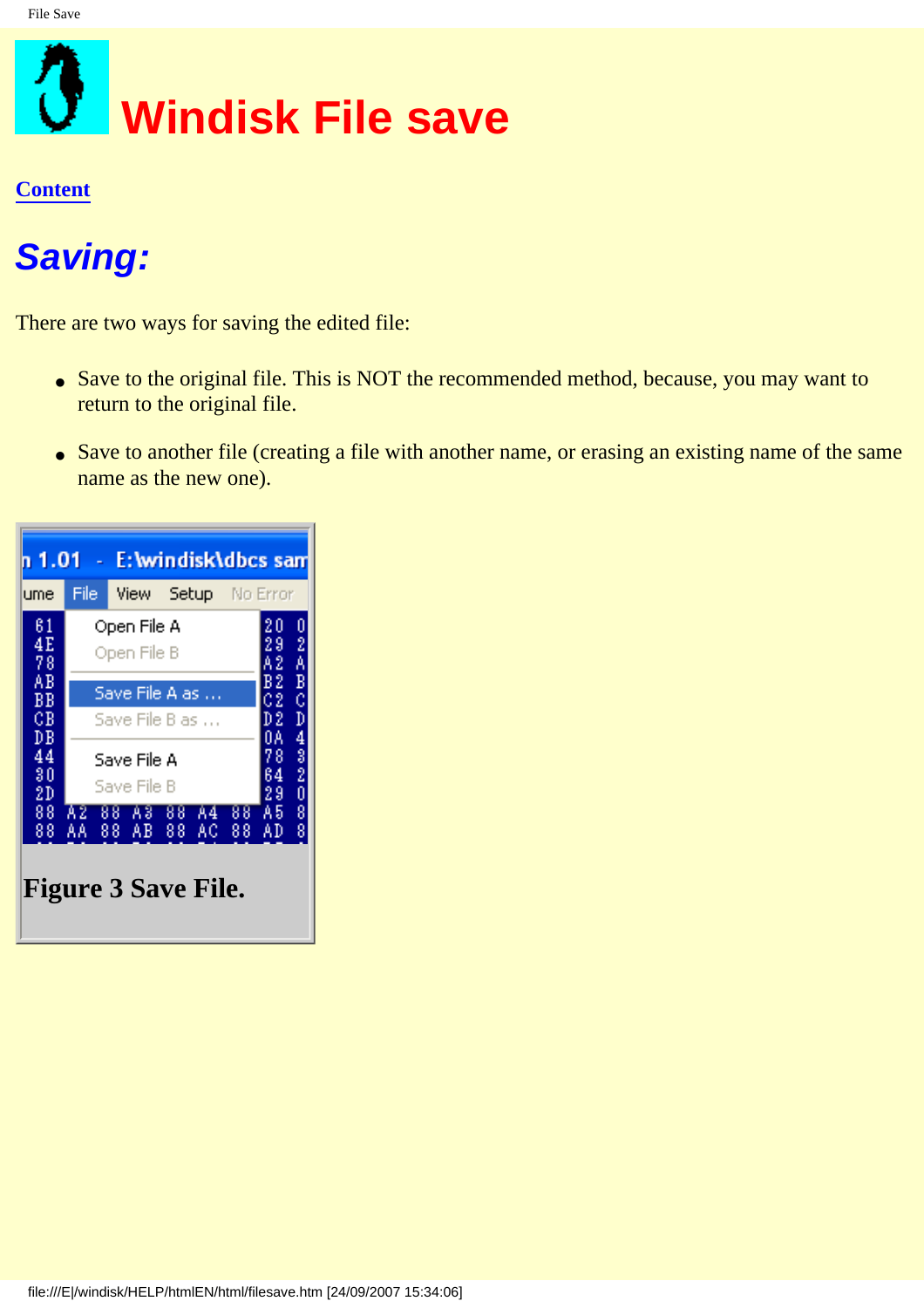<span id="page-13-0"></span>

## **DBCS (Double byte character set).**

**DBCS** is part of **MBCS** (Multiple byte character set) and is used in *China*, *Japan* and *Korea*. **DBCS** is different from **UNICODE**.

**DBCS** describes a character set where characters can be defined by *one* or *two* byte data (The **"Leading byte"** and the **"Ending byte".**

If your system supports **DBCS**, you can use the **DBCS** option in the "*Setup*" menu and select a **DBCS** language if your file has a different language than your system.

Displaying **DBCS** in tabular form is rather complex. So this program uses the following trick to accommodate evenly and oddly aligned **DBCS** characters:

If the **16th** character is a valid or not valid **DBCS** character *leading* byte, the character is written in the **16th** and **17th** column. So on the next line, the *ending* byte of the **DBCS** character is not shown. Clicking on this particular area will select the corresponding character.

So you see the right display column on 17 positions, but character are only shown once. Editing the last or fist position of a buffer may require using the previous or next buffer, some **DBCS** character being split across two buffers. The real buffer is **513** bytes long so that you can see the last character if this is a double byte character. The first byte is not displayed correctly if it is the *ending* byte of a **DBCS** character.

Do not use the **DBCS** option with **[SBCS](#page-14-0)** files or binary files, because, if your system has support for **DBCS** it will search for **DBCS** characters and will find invalid **DBCS** sequences. This may produce unpredictable display and operations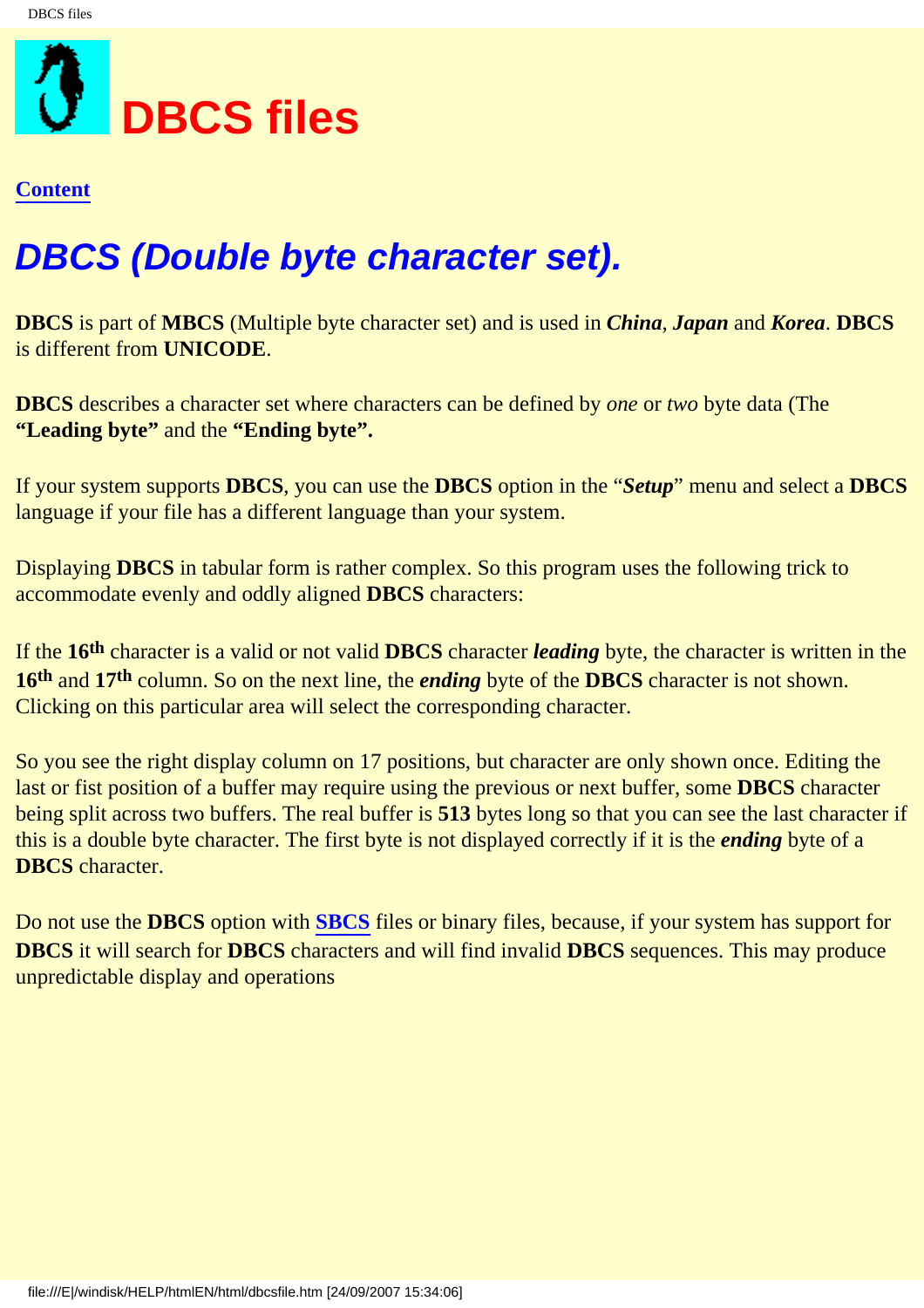<span id="page-14-0"></span>

## **SBCS (Single byte character set).**

**SBCS** as opposed to **DBCS** define character set where any character is defined by a single byte data.

Do not use the **[DBCS](#page-13-0)** option with **SBCS** files or binary files, because, if your system has support for **DBCS** it will search for **DBCS** characters and will find invalid **DBCS** sequences. This may produce unpredictable display and operations.

The setup should be set to **[ANSI](#page-15-0)** to get **SBCS** display.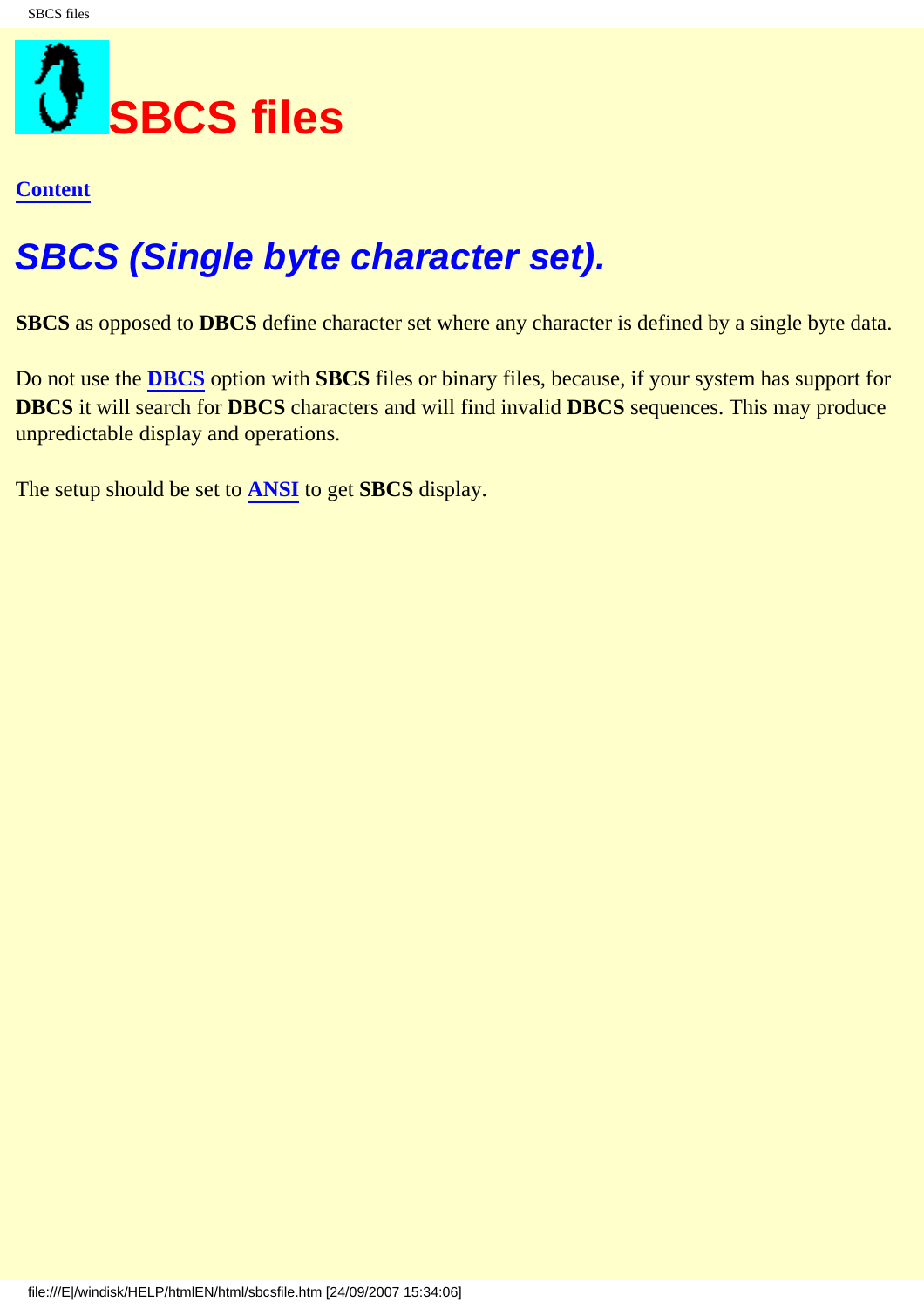## <span id="page-15-0"></span>**Saving the view to a file**

#### **[Content](#page-0-0)**

### **Save view to file:**

This save a view to a file as if it was displayed in **[ANSI \(SBCS\)](#page-14-0)**mode.

This is not very different that printing to a file with the Generic (Text only) printer.

The output is limited to the file size though.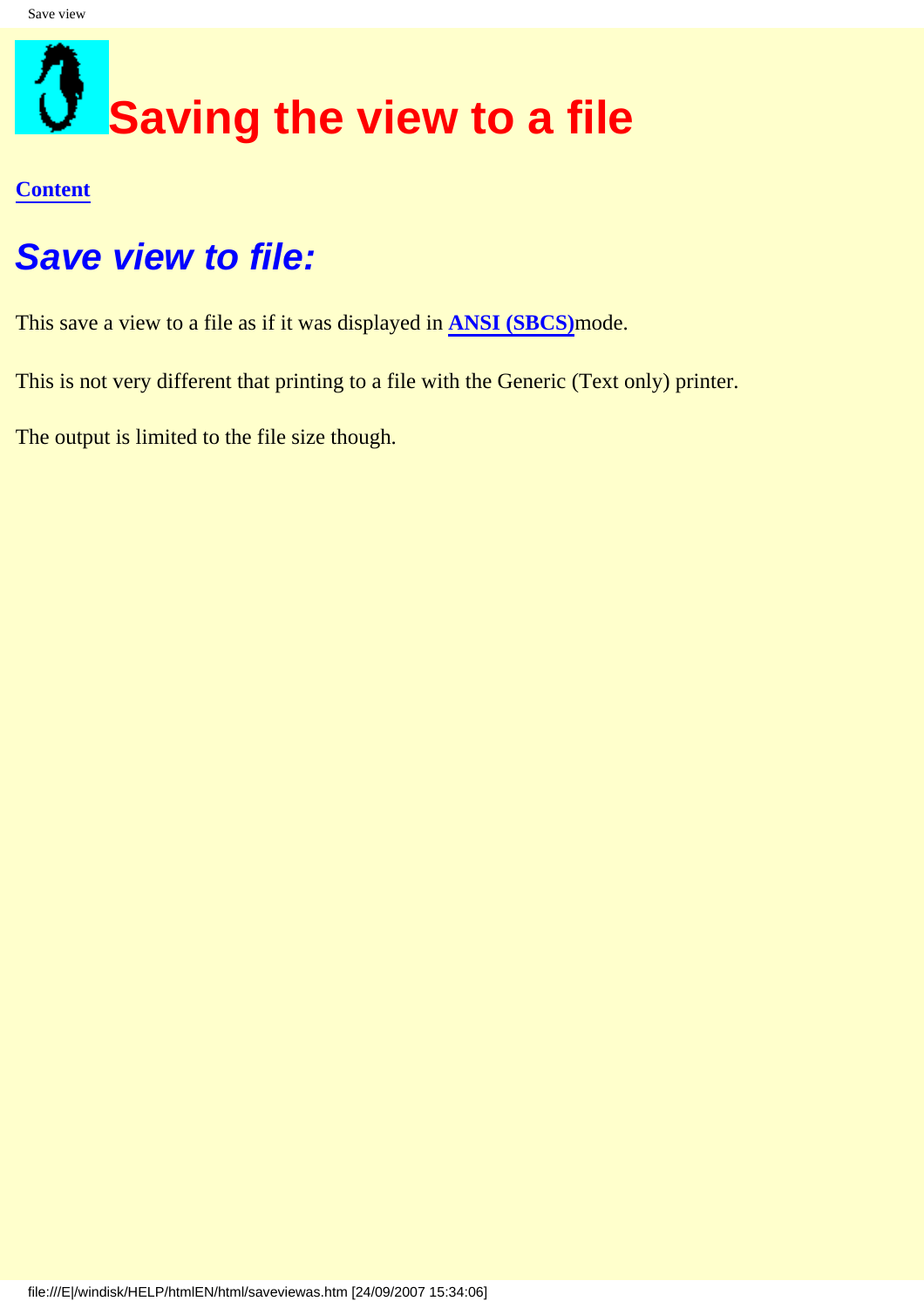# <span id="page-16-0"></span>**DBCS language selection**

#### **[Content](#page-0-0)**

### **Language selection:**

**DBCS** string display relies on the selected locale language.

By default, when you select the **DBCS** option, the system locale language is used, but you may want to display a file which language is not your system default language.

Be default, the program uses an **ANSI** code page, but if you run a **DBCS** enabled system, you can go to the "**Setup**" menu and select "**Display DBCS buffer**", then select the language to **"Simplified Chinese", "Traditional Chinese", "Japanese"** or **"Korean".**

If you are in Japan and want to display a Japanese file, you can just use the default **"System language".** 

If you are working on a Japanese enabled system and want to work with **Simplified Chinese** files, go to **setup** and under **"Setup"->"Set DBCS language"** set **"Simplified Chinese".** This will work if your system supports this language.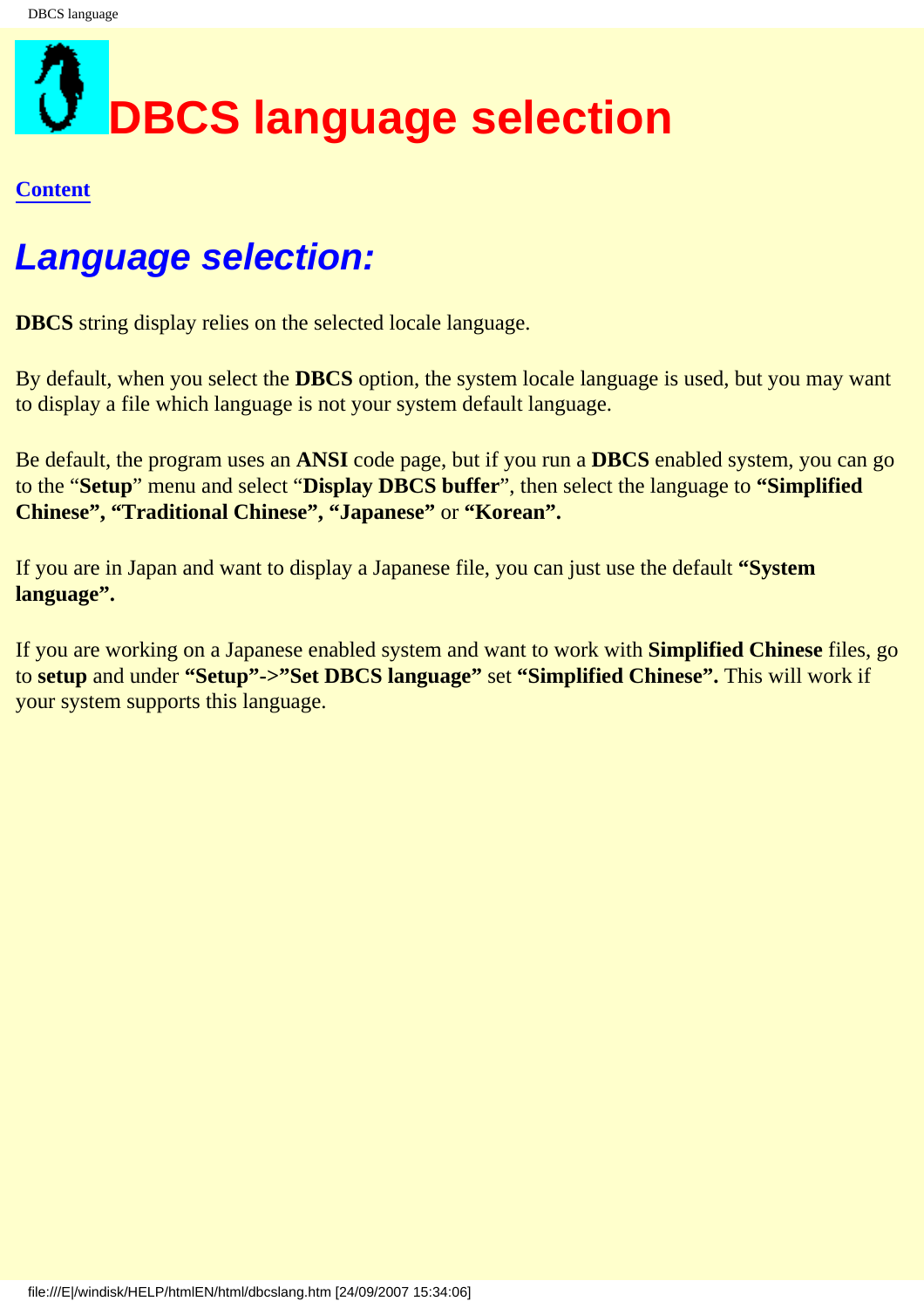<span id="page-17-0"></span>

## **Print view:**

**Printing** the program view is done through the system printing system. You can use any graphic printer available on your system.

You can also print to file and send the file to another printer (either on your network or not.).

If you use the Generic (text only) printer and print to file, you can import the output file in your word processor.

If you want to use a text only printer, be sure to set the program setup to **[ANSI](#page-14-0)**and **Printable characters only**

The **Font** used for printing is the font used for displaying the data. Only **fixed pitch** fonts are available for displaying data.

The font size is not selectable when printing the view. Font size is computed with respect to paper size and paper orientation.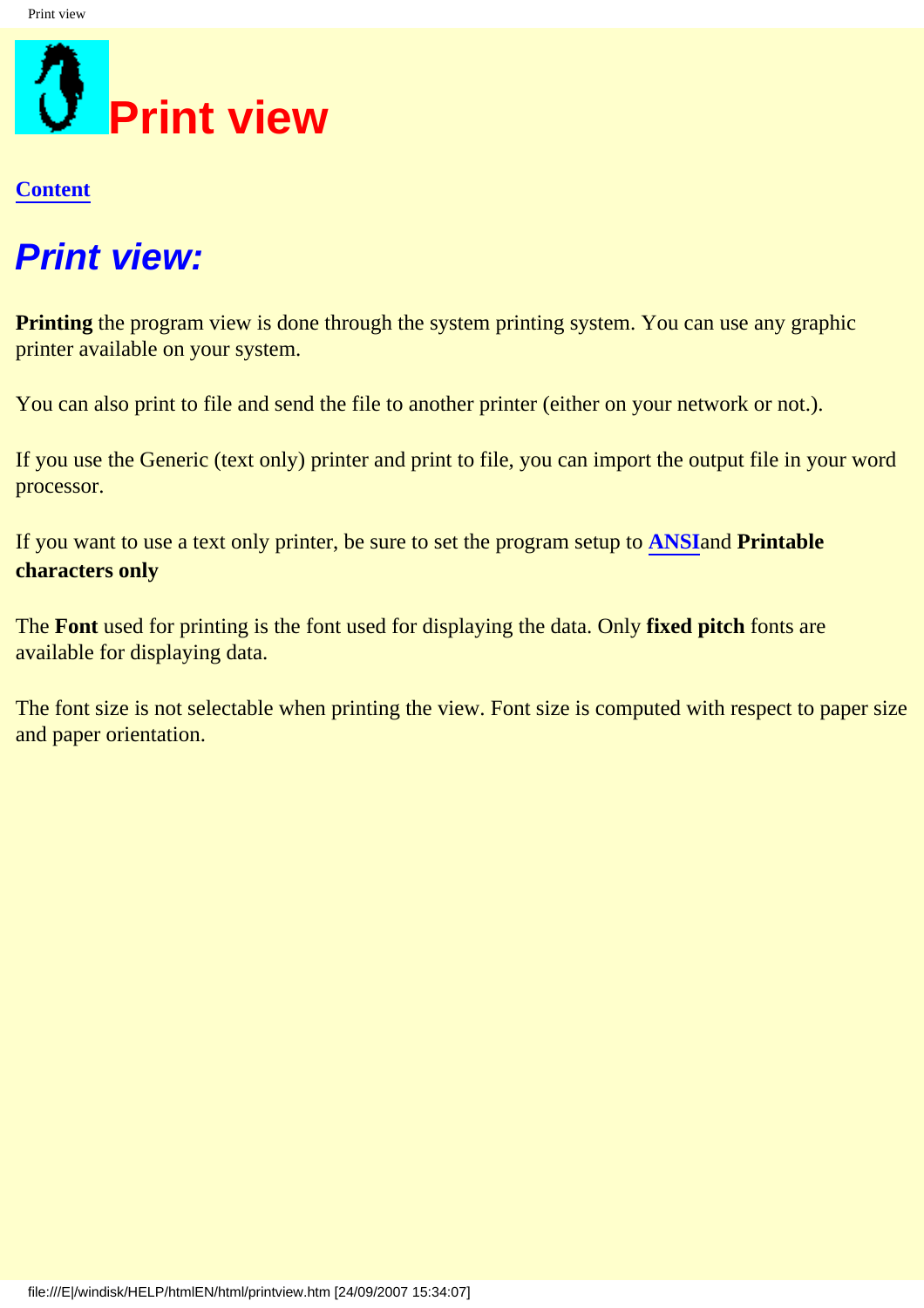<span id="page-18-0"></span>

### **Printer setup:**

This is the standard system printer setup tool.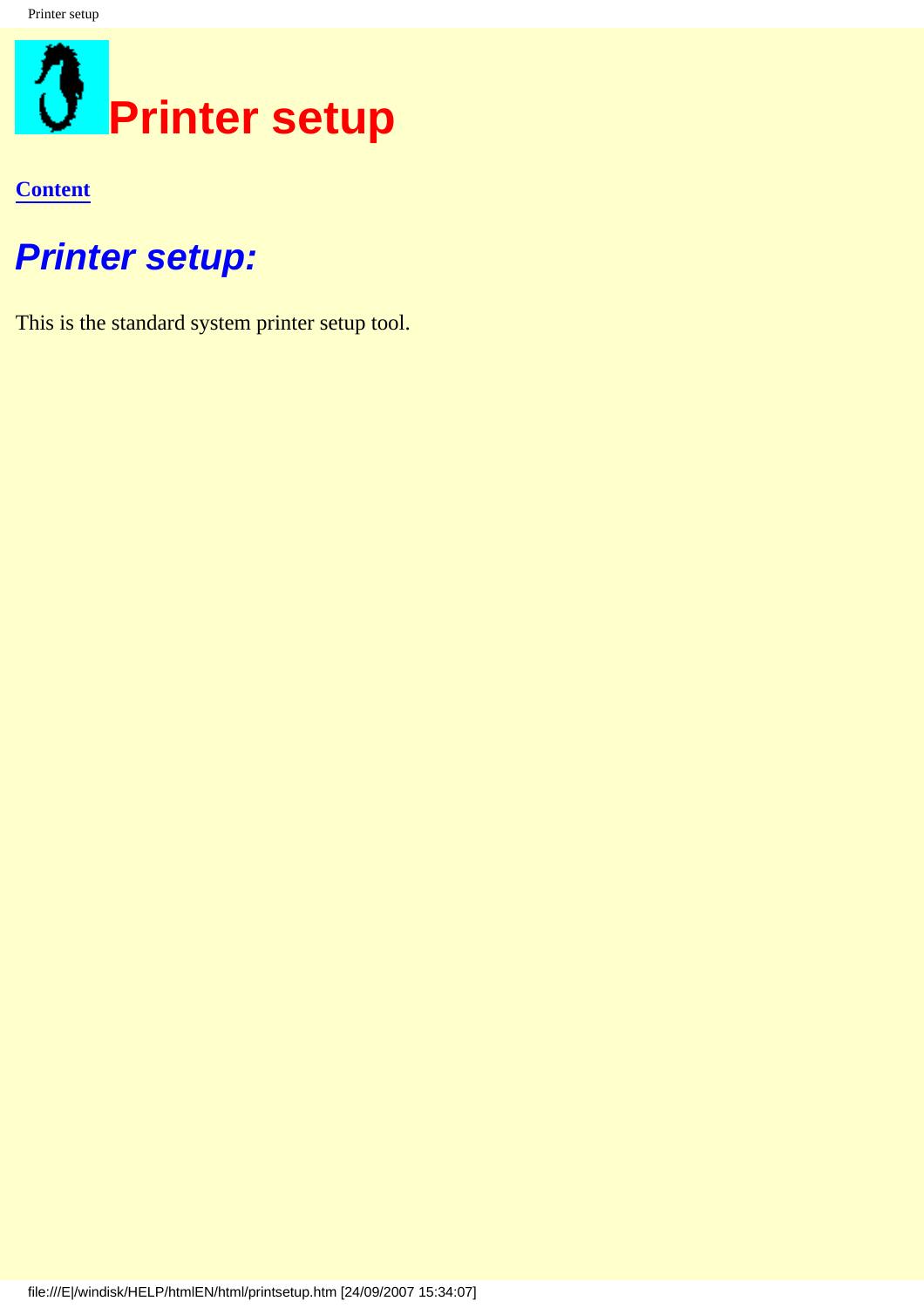## <span id="page-19-0"></span>**Save active buffer to a file**

#### **[Content](#page-0-0)**

## **Save active buffer to a file:**

This saves the viewed buffer to a file (512 byte).

If the file already exists, you are asked if you want to over-write it.

If the buffer has never been saved, you are prompted for a file name and path.

## **Append active buffer to a file:**

The file must exist to be appended. You may need to create it by first **"Saving as…"** to a file before appending.

## **DISK editing:**

**Windisk** can be used to view and edit disk or volume sectors

When in disk edition mode, you can set your editor at a particular sector offset with the "Go to" sector..." option under "Edit" menu.

Then you can replace the sector data with data from a file on your disk or from another disk or diskette. **You must realize however that this can be a problem if you take the data from the same disk area your are editing. Writing data to a hard disk with a program like WINDISK can be very dangerous for your system integrity, if you do not understand exactly what you are doing. Do not change any sector used by your operating system or any running application.**

WINDISK uses direct disk addressing to read and write sectors, but WINDISK also uses the operating system to load/save file and sector to disk as files. These are incompatible operations if the system cannot be aware of direct disk access operations. Only disk-locking operation allows this, but an application cannot lock a disk with opened files on it. This is the reason why applications doing direct disk access are much safer if run in DOS.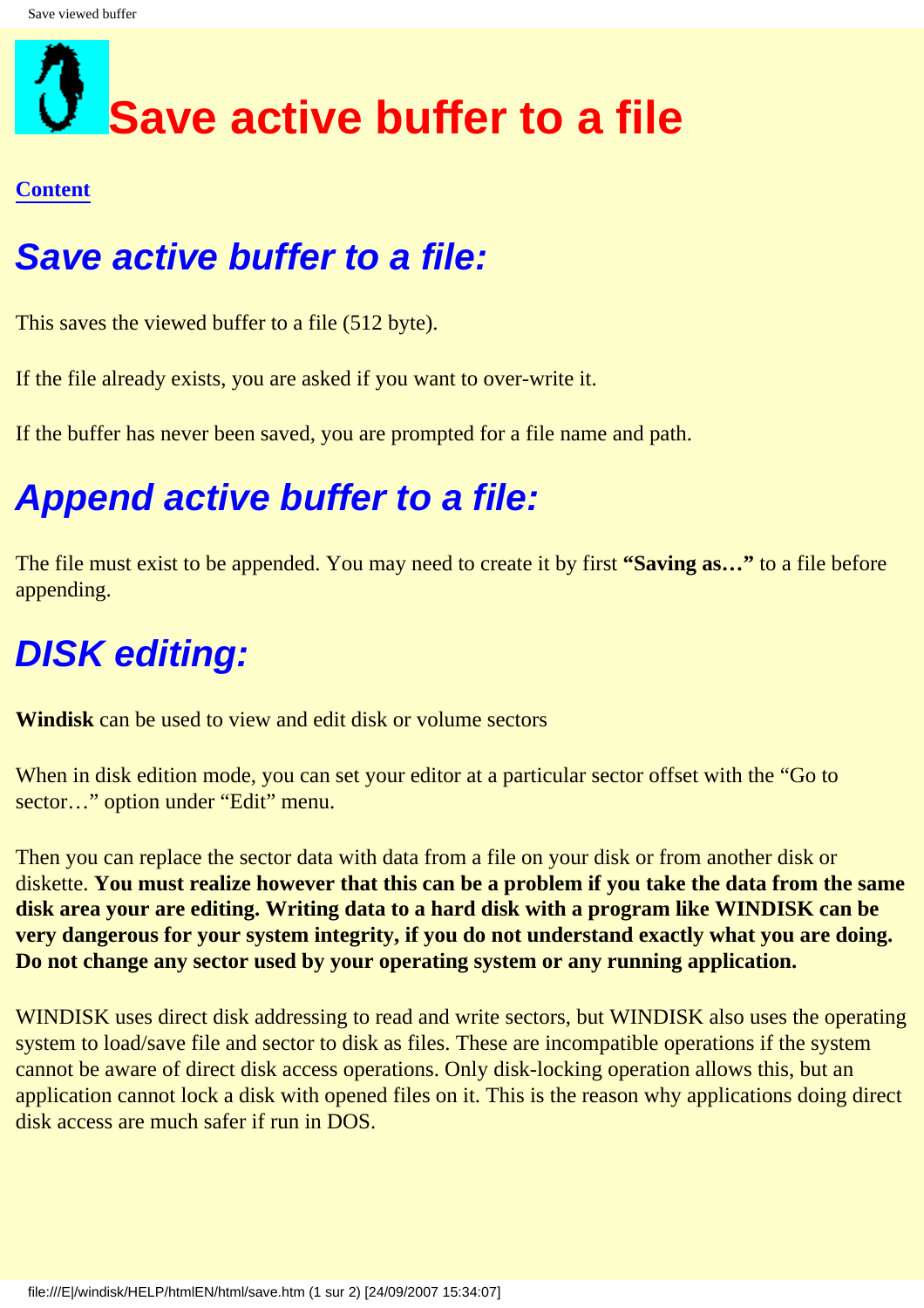<span id="page-20-0"></span>

| WINDISK Version 1.01 - Editing disk n'O                                                                                                                                                                                                                     |               |  |
|-------------------------------------------------------------------------------------------------------------------------------------------------------------------------------------------------------------------------------------------------------------|---------------|--|
| <b>Buffer</b><br>Edit<br>Disk.<br>Volume<br>File<br>View<br>Help<br>Setup<br>No Error                                                                                                                                                                       |               |  |
| 1 O ŽD4 ∙ úü3ÀŽØŽ<br>CO.<br>8E<br>8E<br>FB.<br>FC.<br>33<br>D8<br>000<br>New buffer<br>68<br>20<br>Āš.<br>回る<br>010<br>02.<br>F3.<br>A5<br>7E<br>C3<br>m t<br>±6¥h                                                                                          | <b>Select</b> |  |
| Open<br>0A<br>74<br>41<br>83<br>C3<br>81<br>020<br>10<br>ବ∪ି≫ବ<br>+AfÄ<br>81<br>CD<br>72<br>ûb Mñ3Aí<br>030<br><b>B4</b><br>08<br><b>B2</b><br>13<br>10 IZ 16<br>٠                                                                                          |               |  |
| Save<br>75<br>81<br>0A<br>E4<br>20<br>3E<br>FE<br>12 Q<br>ï<br>040<br>±%u<br>₿b                                                                                                                                                                             | Assist        |  |
| }URu ⊗&}<br>7F<br>050<br>04<br>0A<br>75<br>06<br><b>B2</b><br><b>LEAR</b><br>92.<br>81<br>Save As<br>BB<br>FE<br>70<br>EB<br>BE<br>7F<br>.Ëë1fà "Nûb} ë≫&<br>-060<br>7D<br>٠                                                                                |               |  |
| 75<br>EB<br>Append<br>60<br>88<br>cв<br>05<br>80<br>1? N * Éum .Ëë * *<br>070<br>3É.                                                                                                                                                                        | Map           |  |
| FE<br>E <sub>5</sub><br>0B<br>C <sub>9</sub><br>75<br>7F<br>70<br>? Ndfà (Njb 4å Éu)<br>080<br>Append to<br>61<br>98<br>મંજ કેટ! આ RQè<br>52<br>51<br>E8<br>00<br>0A<br>090<br>.,                                                                           |               |  |
| 3E<br>FE<br>24<br>7F<br>81<br>7F<br>55<br><b>略:昭@&amp;\$:少b</b><br>0A0<br>ät<br>ш<br>Save back to disk sector.<br>00<br>BB<br>AA<br>55<br><sup>a</sup> u5^Zê l  ( A≫ <sup>a</sup> Uí<br><b>0B0</b><br>41<br>сD<br>BД                                        | Root          |  |
| 72<br>80<br>FC<br>21<br>0 <sub>D</sub><br>F6<br>C <sub>1</sub><br>±GURû±Gir 6A<br>0 <sub>C</sub><br>Save view to file As…                                                                                                                                   |               |  |
| EB<br>02<br>33<br>68<br>$_{\rm CO}$<br>00<br>30<br>ዛ ዛ.113Xê SAN O<br>0D <sub>0</sub><br><b>DB</b><br>EB<br>02<br>0E0<br><b>CD</b><br>10<br><b>B4</b><br>0E<br>Hidf6 + MSDë fil                                                                             | Prey.Entry    |  |
| Print<br>00<br>4F<br>53<br>2F<br>32<br>20<br>21<br>7 Mu÷ûëb ∙ OS/2<br>0F <sub>0</sub>                                                                                                                                                                       |               |  |
| 12<br>32<br>0A<br>00<br>0 <sub>D</sub><br>00<br>4F<br>10<br>100<br>SYS01462<br>Print Setup<br>53<br>36<br>33<br>30<br>31<br>34<br><b>OD</b><br>110<br>S/2 !! SYS01463 "                                                                                     | Next Entry    |  |
| 21<br>53<br>21<br>20<br>59<br>53<br>30<br>$-0S/2$<br>LL SYSO<br>-120<br><b>BF</b><br>00 <sub>1</sub><br>68<br>1464 ፣ ፣ መልክት ወስ<br>05<br>00<br>30<br>0F<br>-130                                                                                              |               |  |
| $\bullet$ Use 1st buffer<br>88<br>4F<br>02<br>-8A<br>77<br>BB<br>id የ የዛቲ የ.O ሜw %<br>140<br>01                                                                                                                                                             | Prev.Clust    |  |
| Use 2nd buffer<br>CD<br>73<br>13<br>03<br>F2<br>*ISA í<br>150<br>4F<br>7F<br>-0-6<br>-51<br>u nj<br>BE<br>66<br>A3<br>08<br>00<br>04<br>00<br>Ä.<br>叶<br>%, + + £<br>160<br>. G<br><br>ш                                                                    |               |  |
| 10<br>-07<br>44<br>02<br>01<br>00<br>fiko (†3AC († 100)<br>170<br>00.<br>Exit                                                                                                                                                                               | Next Clust    |  |
| 89<br>44<br>$_{00}$<br>28<br>CO.<br>сD<br>13<br>叶翅 单翅 林鲜<br>180<br>CD.<br>$F3$ 1 $F$<br>C3<br>00<br>B4 42 CD<br>00<br>00<br>00<br>00<br>≒ Owó A<br>190<br>13<br>73<br>03<br>Βí<br>4F<br>77                                                                  |               |  |
| 00 <sub>1</sub><br>0000<br>00<br>00<br>00<br>00<br>00<br>00.<br>00<br>-00<br>00<br>00<br>00<br>00<br>00<br>1A0<br>''3 ì                                                                                                                                     | Prev.Sec.     |  |
| 00 <sub>1</sub><br>cc<br>A8<br>A8<br>33<br>00<br>00<br>00<br>00<br>00<br>01<br>00<br>сc<br>сc<br>00<br>01<br><b>1BO</b><br><br>00<br>00<br>06<br>FE<br>3F<br>FE<br>3F<br>00<br>00<br>00<br>82<br>3E<br>00<br>80<br>00<br>100<br>01<br>63b3<br>. .           |               |  |
| FF<br>0A<br>3F<br>82<br>3E<br>FE<br>FF<br>3F<br>00<br>01<br>3E<br>00<br>00<br>00<br>00<br><b>1DO</b><br>01<br>-A><br>⋗.<br>FE<br>3E<br>00<br>69<br>66<br>22<br>0E<br>00<br>00<br><b>1E0</b><br>41<br>00<br>-05<br>00<br>01<br>FF<br>FF<br>#i f<br>ŸŰ<br>₩Ω. | Next Sec.     |  |
| 000000<br>00 <sub>0</sub><br>00 <sub>1</sub><br>00 00 00<br>00<br>-00<br>00<br>00<br>00<br>00,55<br>-AA<br>। बाह्य<br>1F0                                                                                                                                   |               |  |
| Sector #= 0000000000 Disk=0, C=0, H=0, R=1 Cursor position = $0 \times 0$                                                                                                                                                                                   |               |  |
|                                                                                                                                                                                                                                                             |               |  |
| <b>Figure 4 Save sector to disk</b>                                                                                                                                                                                                                         |               |  |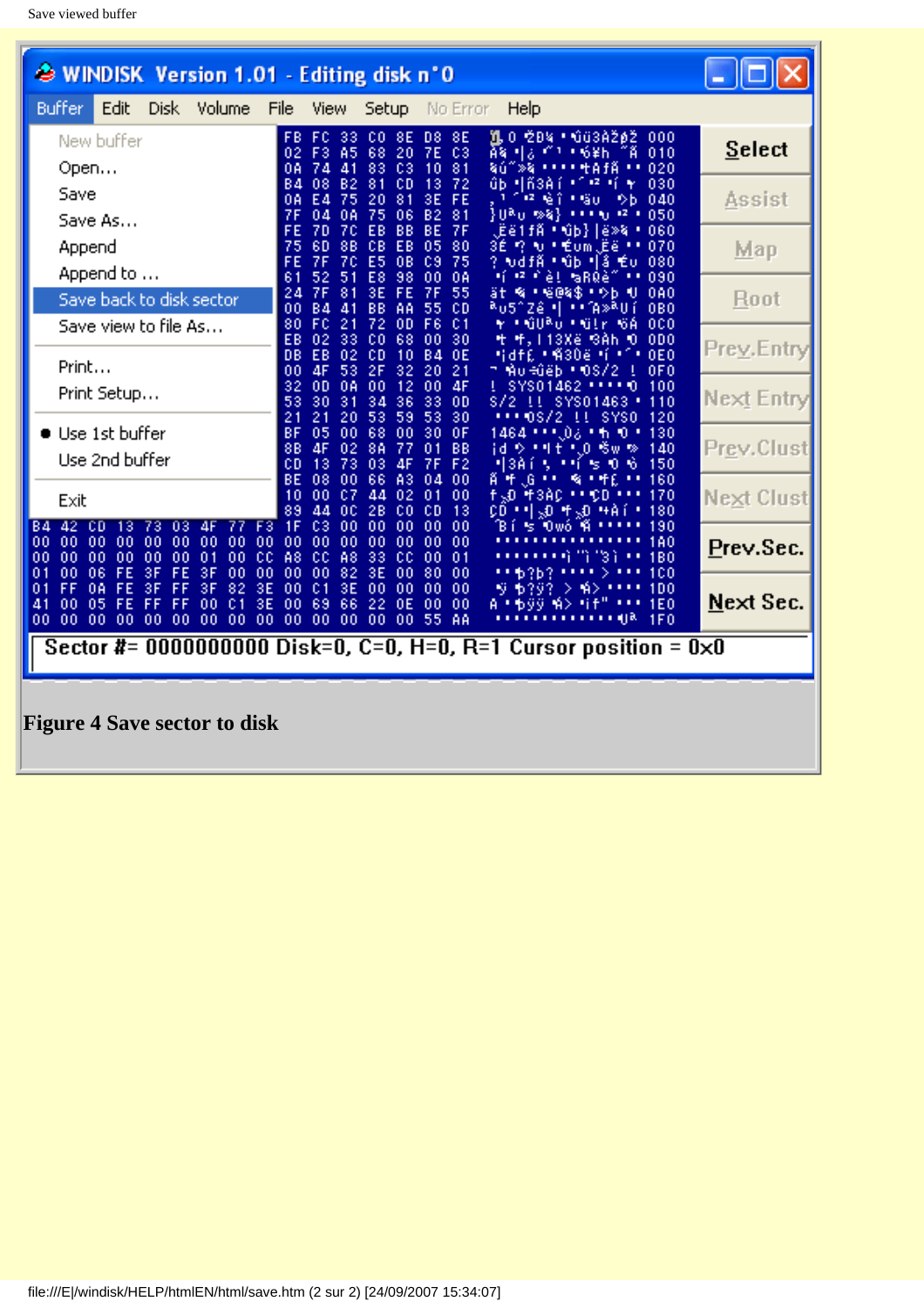## <span id="page-21-0"></span>**Save the active buffer to a new file**

#### **[Content](#page-0-0)**

### **Save active buffer to a new file:**

This saves the viewed buffer to a file (512 byte).

If the file already exists, you are asked if you want to over-write it.

You are always prompted for a file name and path.

## **Append active buffer to a file:**

The file must exist to be appended. You may need to create it by first **"Saving as…"** to a file before appending.

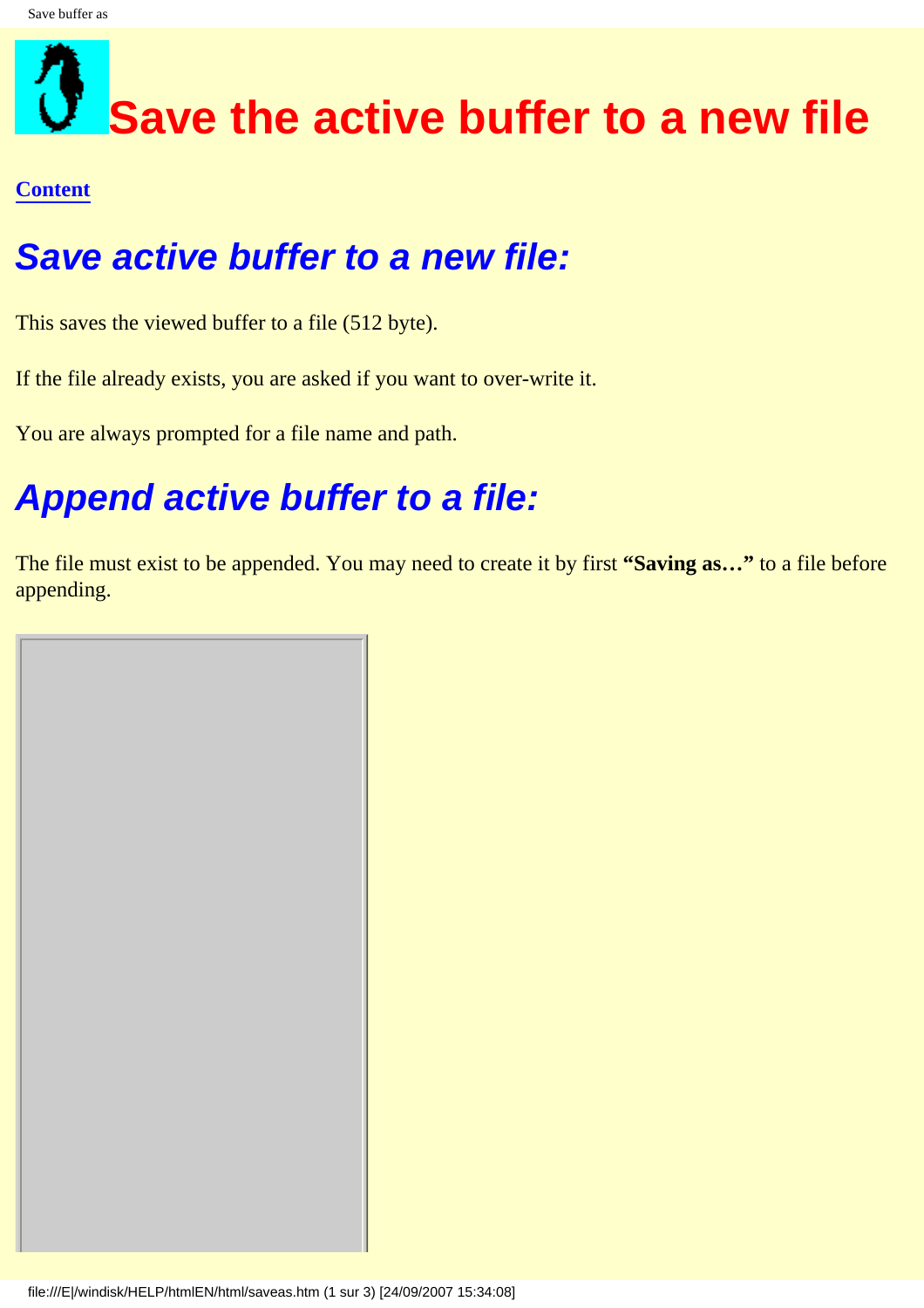| Buffer<br>Edit<br>File<br>Disk –<br>Volume<br>View<br>FC<br>FB<br>33<br>New buffer<br>A5<br>F3<br>02<br>74<br>Open<br>0A<br>41<br>84<br>08<br>B2<br>75<br>Save<br>E4<br>0A<br>7F<br>04<br>0A<br>Save As<br>FE<br>70<br>70                                                                                                                                                                                                                                                                                                                                                            |
|--------------------------------------------------------------------------------------------------------------------------------------------------------------------------------------------------------------------------------------------------------------------------------------------------------------------------------------------------------------------------------------------------------------------------------------------------------------------------------------------------------------------------------------------------------------------------------------|
|                                                                                                                                                                                                                                                                                                                                                                                                                                                                                                                                                                                      |
| 75<br>88<br>60<br>Append                                                                                                                                                                                                                                                                                                                                                                                                                                                                                                                                                             |
| 7F<br>7¢<br>FE<br>Append to<br>61<br>$\frac{51}{81}$<br>52<br>7F<br>24<br>Save back to disk sector<br>41<br>00<br>84<br>80<br>FC<br>21<br>Save view to file As…<br>33<br>ĒВ<br>02                                                                                                                                                                                                                                                                                                                                                                                                    |
| DB<br>EВ<br>02<br>Print<br>4F<br>53<br>00<br>0Ă<br>32<br>0D<br>Print Setup<br>53<br>30<br>31<br>20<br>21<br>21<br>BF<br>$\blacksquare$ Use 1st buffer<br>05<br>00                                                                                                                                                                                                                                                                                                                                                                                                                    |
| 88<br>02<br>4F<br>Use 2nd buffer<br>73<br>ĊD,<br>13<br>BΕ<br>08<br>00<br>¢7<br>10<br>00<br>Exit<br>89<br>44<br>ОC                                                                                                                                                                                                                                                                                                                                                                                                                                                                    |
| 42<br>73<br>$\overline{03}$<br>77.<br>1F<br>84<br>CD.<br>13<br>4F.<br>C3<br>00<br>F3.<br>00<br>00<br>00<br>00<br>00<br>00<br>00<br>00<br>$\overline{00}$<br>00<br>00<br>00<br>OO.<br>00.<br>00<br>00<br>00<br>00<br>01<br>00<br>cс<br>A8<br>cc<br>A8<br>3F<br>FE<br>FE<br>3F<br>01<br>00.<br>06<br>00<br>00<br>00<br>00<br>82<br>FF.<br>FE.<br>3F<br>FF.<br>3F<br>3E<br>0Ā<br>82<br>3E<br>C1<br>01<br>00<br>41<br>05<br>FE<br>FF.<br>FF.<br>3E<br>69<br>66<br>00<br>00<br>C <sub>1</sub><br>00<br>00<br>OO.<br>00<br>00<br>00<br>00<br>00 <sub>1</sub><br>00<br>00<br>00<br>00<br>00 |
| Sector #= 0000000000 Disk=0,<br>Figure 5 Append to a file                                                                                                                                                                                                                                                                                                                                                                                                                                                                                                                            |

## <span id="page-22-0"></span>**DISK editing:**

**Windisk** can be used to view and edit disk or volume sectors

When in disk edition mode, you can set your editor at a particular sector offset with the "Go to" sector..." option under "Edit" menu.

Then you can replace the sector data with data from a file on your disk or from another disk or diskette. **You must realize however that this can be a problem if you take the data from the same disk area your are editing. Writing data to a hard disk with a program like WINDISK can be very dangerous for your system integrity, if you do not understand exactly what you are doing. Do not change any sector used by your operating system or any running application.**

WINDISK uses direct disk addressing to read and write sectors, but WINDISK also uses the operating system to load/save file and sector to disk as files. These are incompatible operations if the system cannot be aware of direct disk access operations. Only disk-locking operation allows this, but an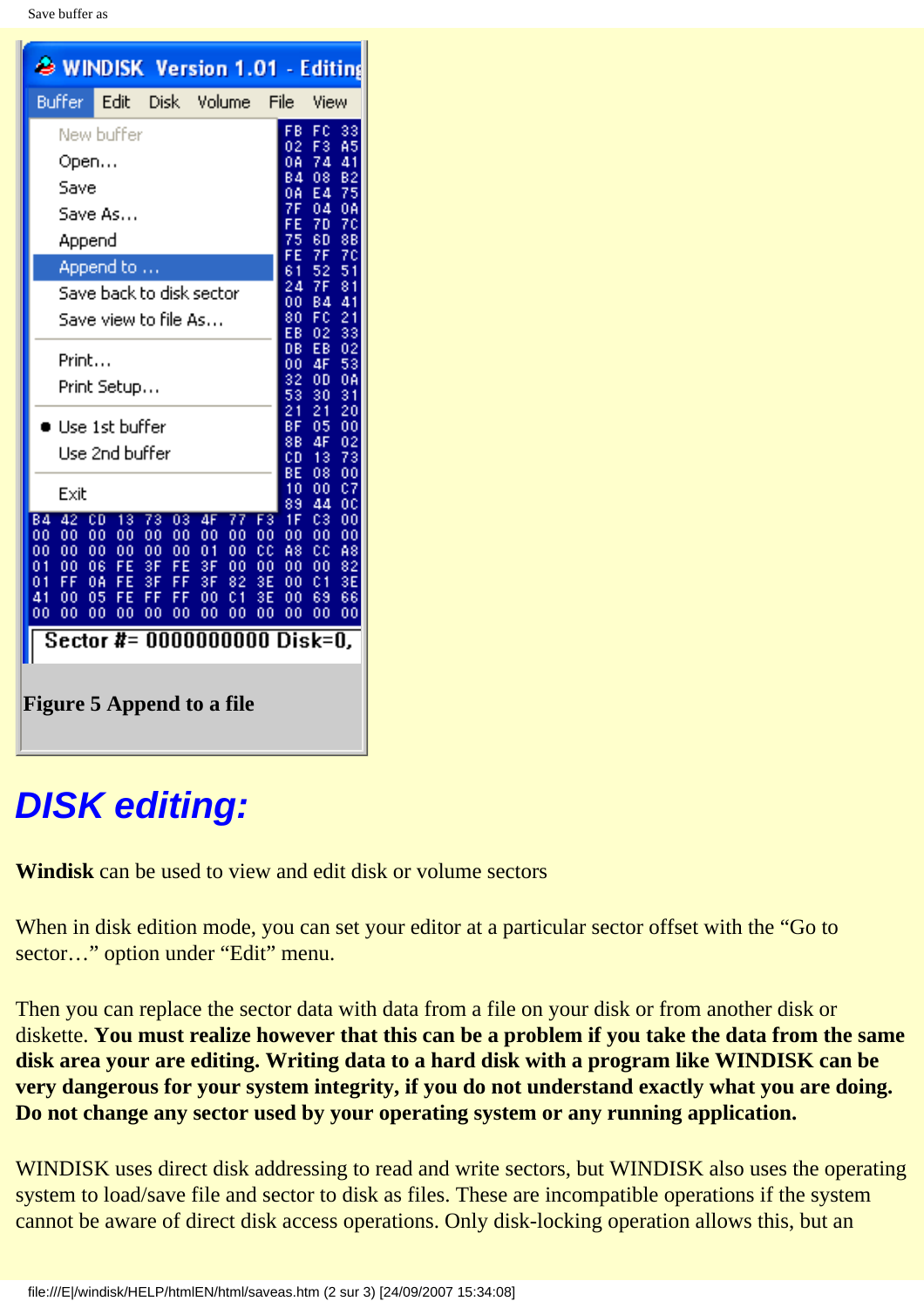application cannot lock a disk with opened files on it. This is the reason why applications doing direct disk access are much safer if run in DOS.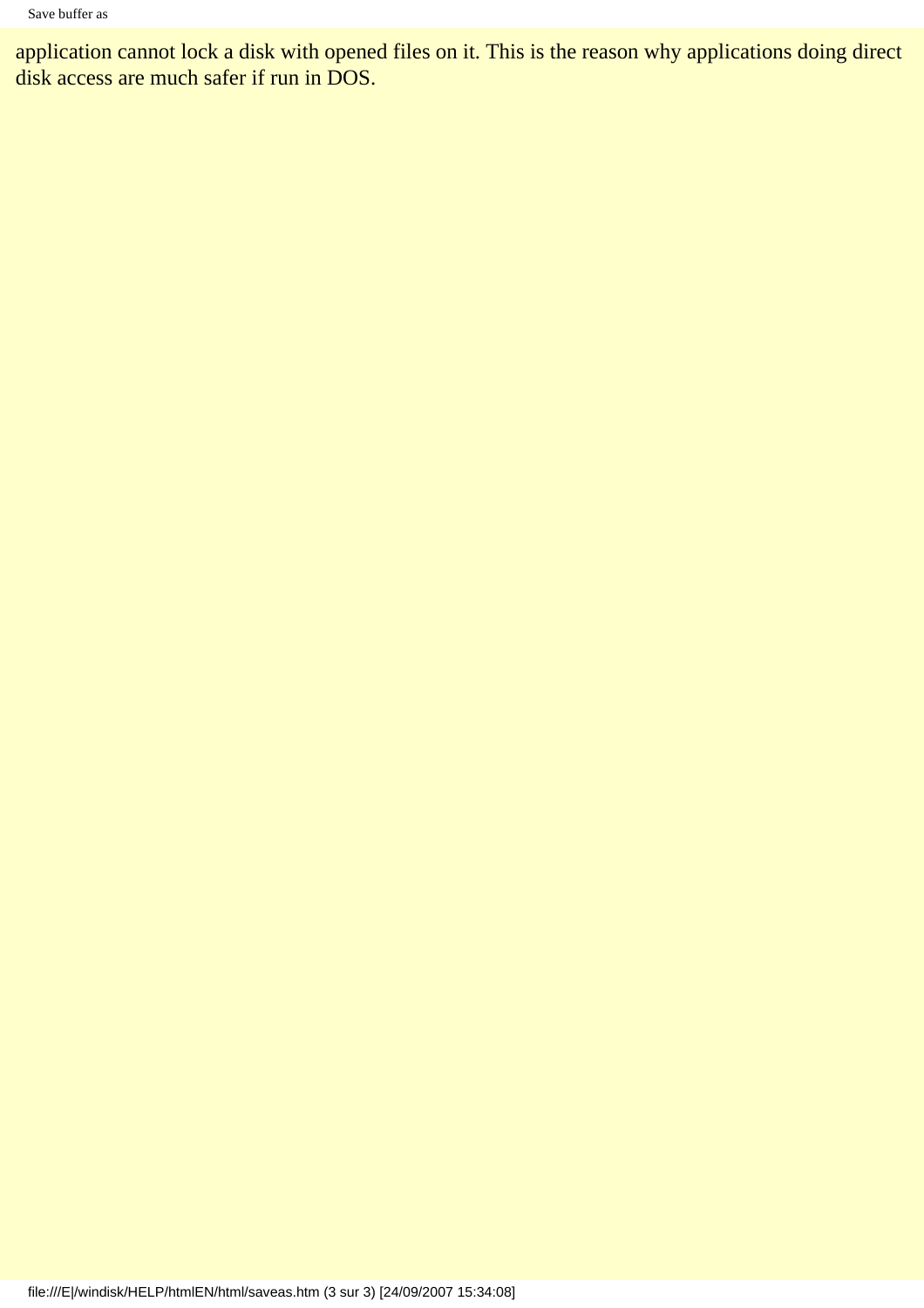<span id="page-24-0"></span>

### **Open saved buffer:**

This loads the **current** buffer with data from a file (*usually a previously saved buffer, but this can be any 512 byte long data.).*

If the file exists, its data **replace** the current buffer data..

You are always prompted for a file name and path.

There must be a current buffer to enable this operation, so you cannot open a file if you are not editing a file or a disk sector.

If the opened file is **shorter** or **longer** that 512 byte, the data is read up to its end or up to 512 byte, whichever occurs first.

If you are editing a **[DBCS](#page-13-0)** file, the 513-rd byte is cleared.

When the buffer is partially displayed (end of file in the buffer), the length of the part displayed is not changed by this operation.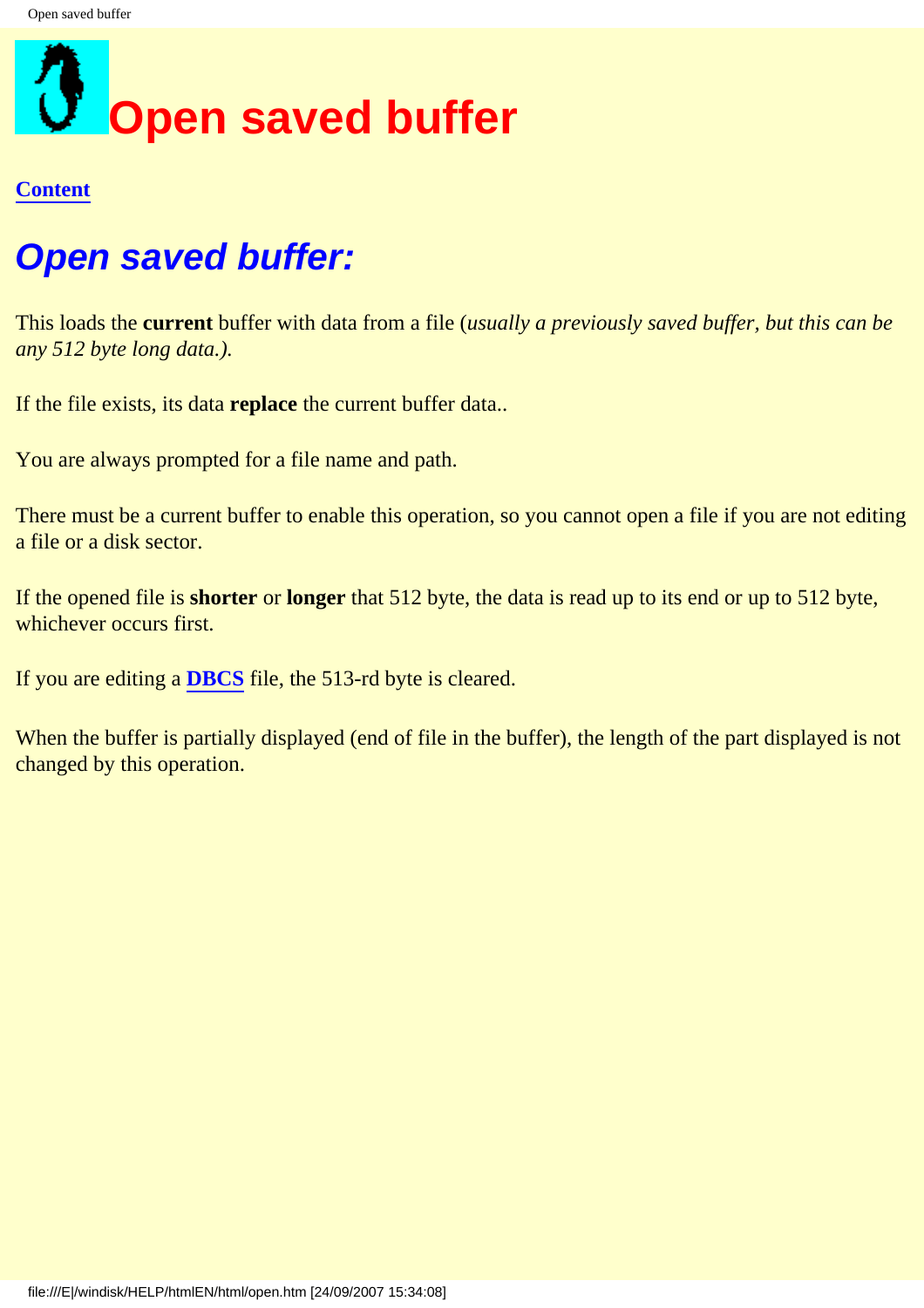## <span id="page-25-0"></span>**Edit color convention**

#### **[Content](#page-0-0)**

### **Edit color convention:**

Colors are fixed in this program.

- Background is deep **Blue**.
- Selected position is **Yellow** if the position has not been changed.
- Selected position is **Red** if the position has been changed.
- Matching selected position (on the other side of the window) is **Gray**.
- Changed positions are **Green**.

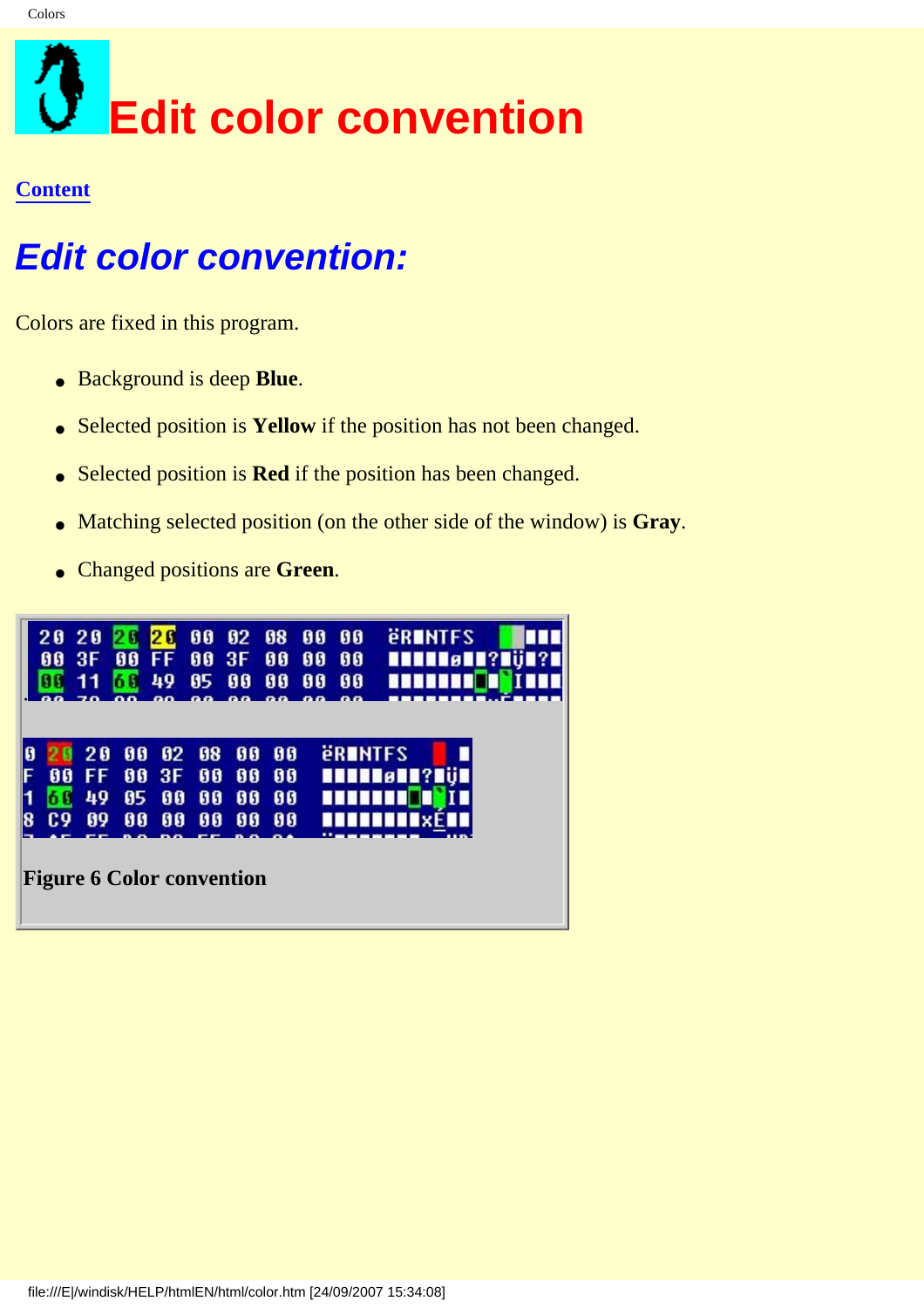# <span id="page-26-0"></span>**Working with two buffers**

#### **[Content](#page-0-0)**

## **Working with two buffers:**

The program provides two working buffers:

- Buffer 1 is the default buffer.
- $\bullet$  Buffer 2 is the alternate buffer.

When the program starts Buffer 1 is the active buffer.

You may need to get data in the alternate buffer and then insert it in the current edition.

*For example*, you can get the **DISK D:** boot sector, patch it to match **DISK C:** geometry, then edit **disk C:** and save it to **disk C**:

To get this done:

- Activate *Buffer 2*
- Edit **DISK D:**
- Load boot sector in Buffer 2
- Patch data in the Bios Parameter Block
- Select *Buffer 1*
- Edit **DISK C:**
- Point to the Boot sector
- Select *Buffer 2*
- Save buffer to **disk. C:**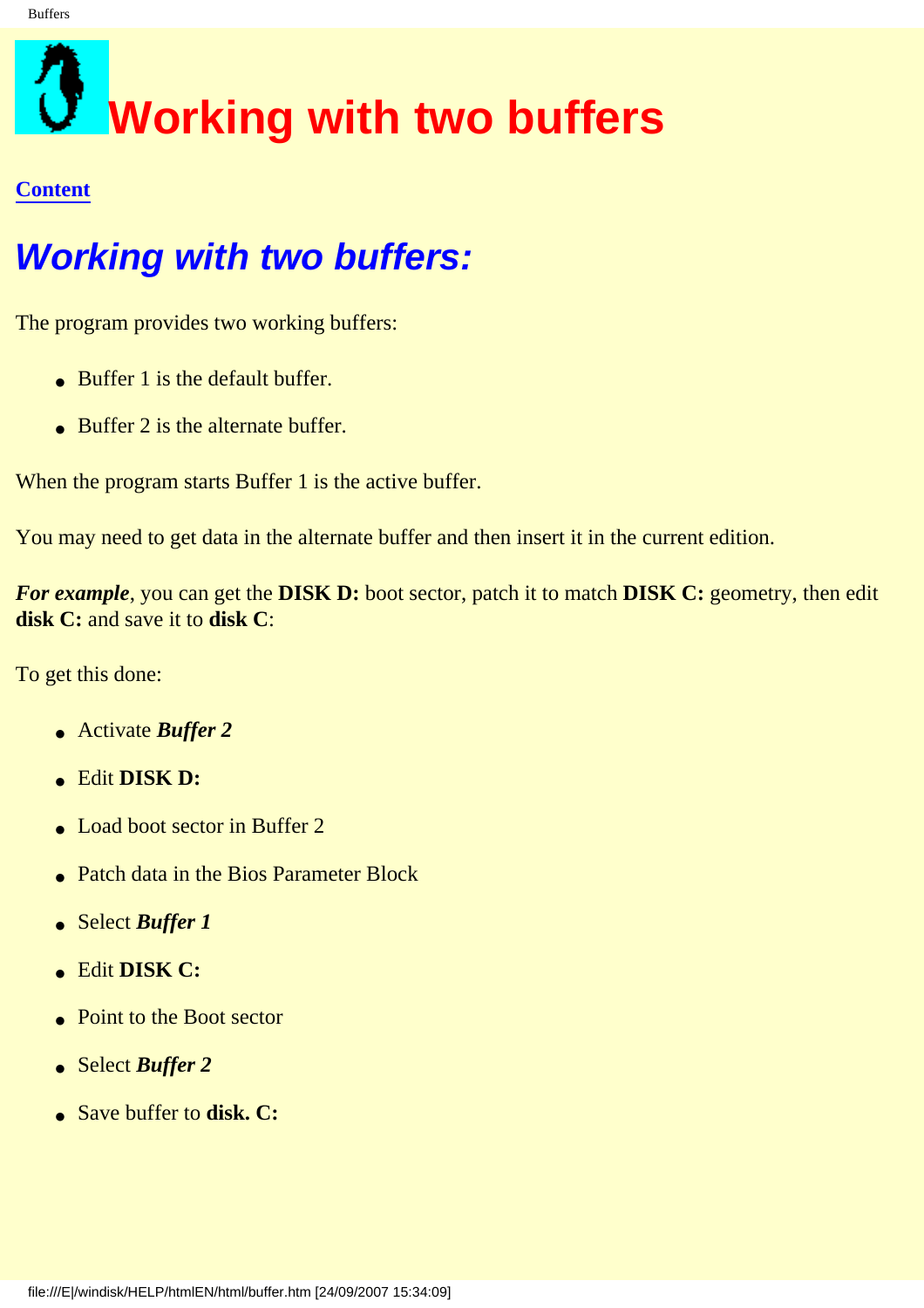## <span id="page-27-0"></span>**Shift first char (DBCS disk buffer)**

#### **[Content](#page-0-0)**

## **Shift first valid DBCS char (disk editing):**

Unlike file, where the file is first scanned to get a bitmap of valid **DBCS** characters, the disk is accessed at random. So when you look at a sector data, if these data represent a **DBCS** string, there is no way to predict if the buffer first byte represents a valid **DBCS** character.

If the first byte is not a valid character, the second byte may be a valid **DBCS** leading byte.

The shift menu option tells the program to:

- Use the **second** byte as valid **DBCS** character when *checked*.
- Use the **first** byte as valid **DBCS** character when *unchecked*.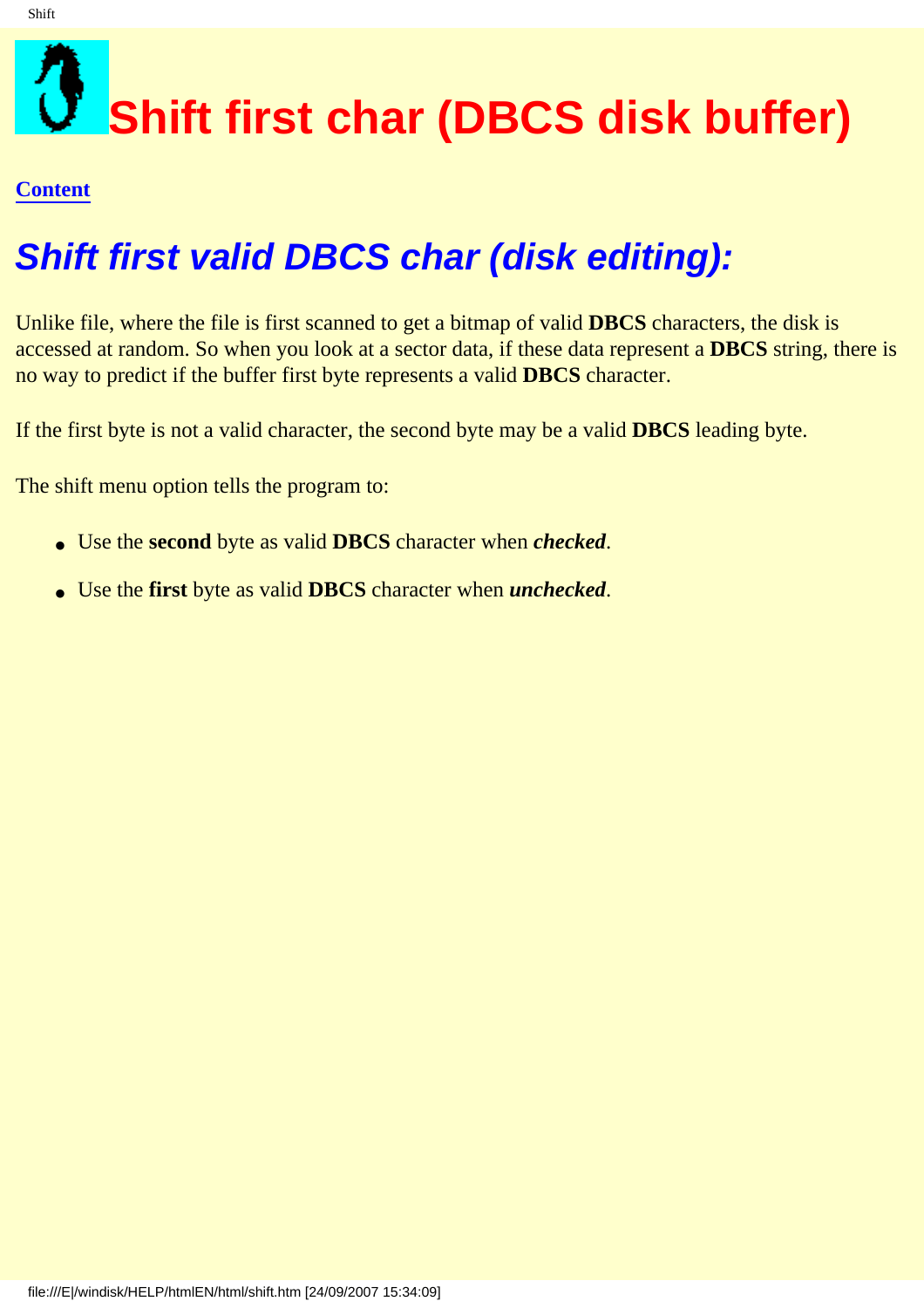<span id="page-28-0"></span>

## **Saving disk sector edition:**

When you have done your required changes in the sector edition window, you can save back the data to the disk.

Before saving your data, keep in mind that this is dangerous work, and that other processes can change this sector. You are working in a multi-processing environment.

**Writing data to a hard disk with a program like WINDISK can be very dangerous for your system integrity, if you do not understand exactly what you are doing. Do not change any sector used by your operating system or any running application.**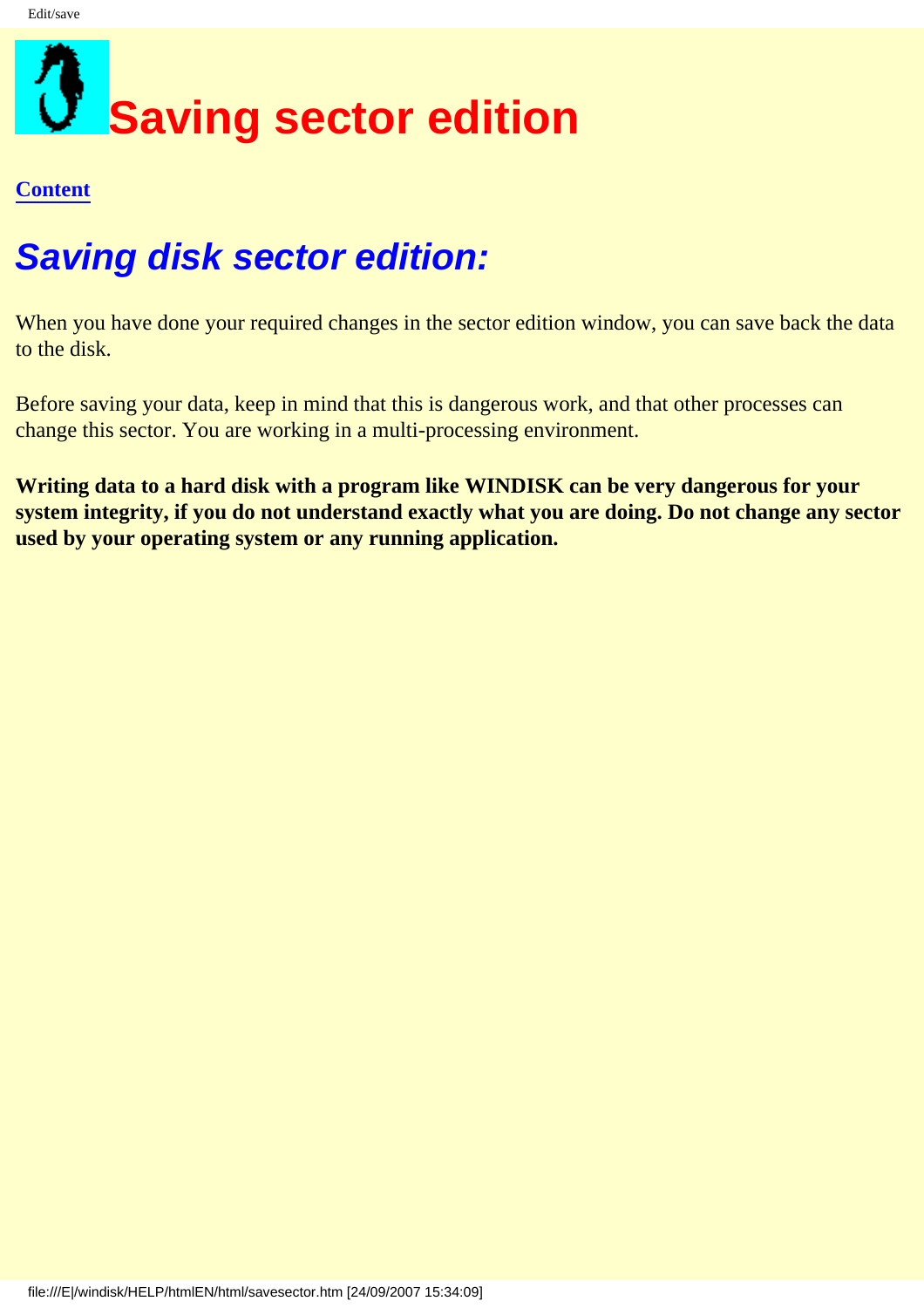<span id="page-29-0"></span>

## **Display element properties:**

<span id="page-29-1"></span>file:///E|/windisk/HELP/htmlEN/html/properties.htm (1 sur 8) [24/09/2007 15:34:10]

This shows you the different **properties** attached to the **element** being edited.

This can be done for a **disk**, a **volume** or a **file**.

| <b>Volume J: properties</b><br>Object<br>Volume letter<br>Volume label<br>Serial number<br>File system<br>Max path length<br>File system flags<br>Current sector (0 based)<br>Bytes per sector<br>Sectors Per Cluster<br><b>Reserved Sectors</b><br>Number Of Fats<br><b>Root Dir Entries</b><br><b>Total Sectors</b>    | Value<br>J:<br>Juliette<br>8439:C291<br><b>NTFS</b><br>0x000000FF<br>(255)<br>FS_CASE_SENSITIVE FS_CASE_IS_PRESERVED FS_UNICOD<br>0x00000000000000000 (0)<br>0x00000200<br>(512)<br>0x08<br>(8)<br>0x0000<br>$\left( 0\right)$<br>0x00<br>$\left( 0\right)$<br>0x0000<br>$\left( 0\right)$<br>0x000000000379D46E (58315886)                        |
|--------------------------------------------------------------------------------------------------------------------------------------------------------------------------------------------------------------------------------------------------------------------------------------------------------------------------|----------------------------------------------------------------------------------------------------------------------------------------------------------------------------------------------------------------------------------------------------------------------------------------------------------------------------------------------------|
| Media Descriptor<br>Sectors Per Fat<br>Sectors Per Track<br>Tracks Per Cylinder<br><b>Hidden Sectors</b><br><b>Cylinders</b><br>Size in byte<br>NTFS MFT offset (in sector)<br>NTFS BackUp MFT offset (in sector)<br>NTFS MFT Size (in Cluster)<br>NTFS Index Buffer Size<br><b>NTFS Volume Serial</b><br>Print<br>Close | 0xF8<br>[248]<br>0x0000<br>$\left( 0\right)$<br>0x0000003F<br>(63)<br>(255)<br>0x000000FF<br>0x0000003F<br>(63)<br>0x0000000000000E2E (3630)<br>0x00000006F3A8DC00 (29857733632)<br>0x0000000000600000 (6291456)<br>0x0000000001BCEA30 (29157936)<br>0x000000F6<br>[246]<br>0x00000001<br>(1)<br>0x928439DB8439C291 (10557627041442284177)<br>Help |
| <b>Figure 8- Element properties</b>                                                                                                                                                                                                                                                                                      | Use selected font                                                                                                                                                                                                                                                                                                                                  |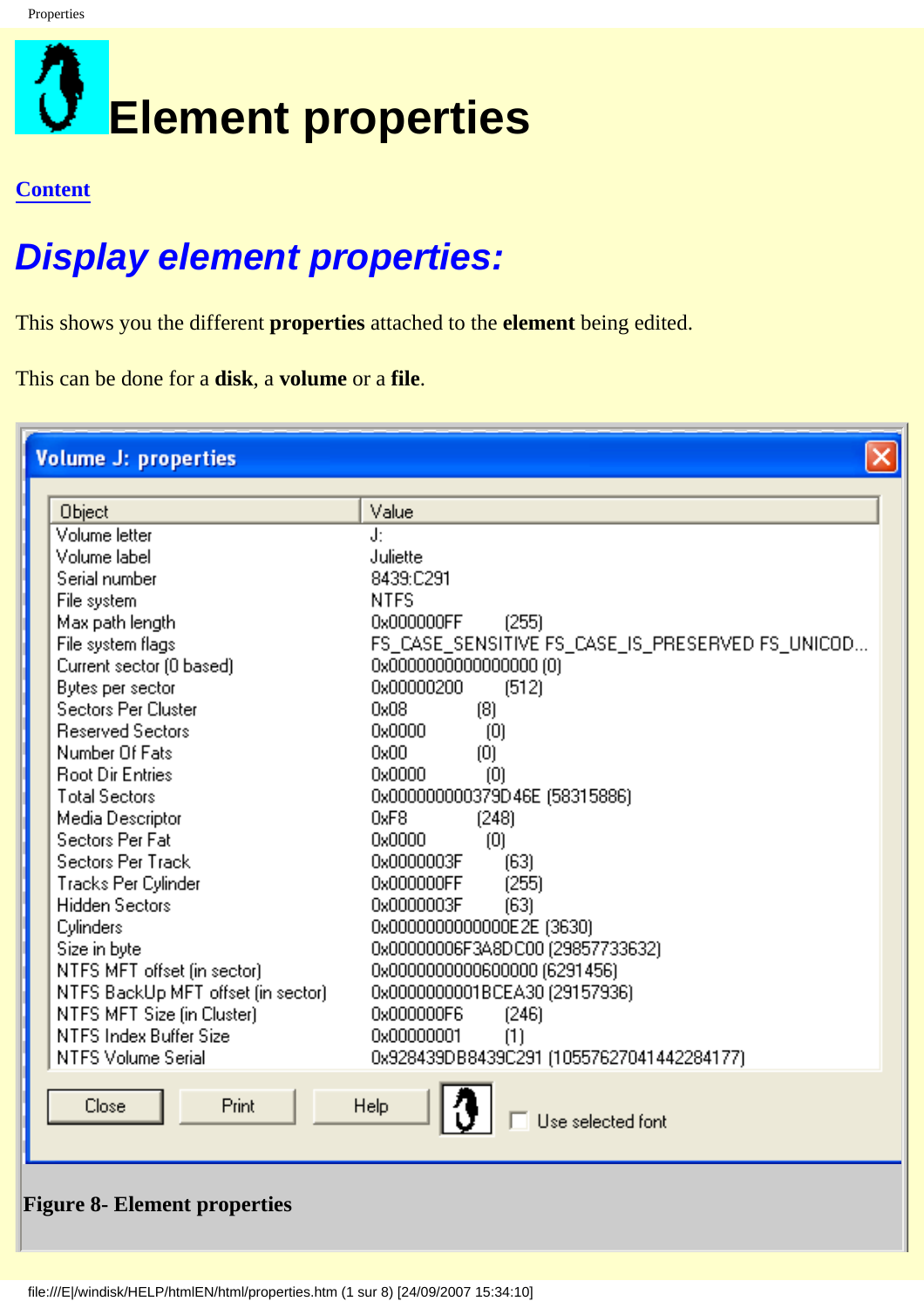## **Printing properties:**

Printing is done using the font you selected to view data in the program window. The font size also is used for printing the properties.

You can also use this font to view the properties by checking the check-box button.

### **Viewing element properties:**

The program includes three programming interface families:

- One for Windows 95 before  $OSR/2$
- One for Windows 95 with OSR/2 and above (including Windows 98)
- $\bullet$  One for Windows NT 4.00

This impacts volume properties.

Volume properties can show some of these values (depending on the system and on the volume file system).

Volume file system can be:

- $\epsilon$  FAT12
- $\bullet$  FAT16
- $\bullet$  FAT32
- NTFS

Volumes formatted with HPFS or any of the UNIX file systems are not known to Windows interface.

## **Volume properties:**

● *Volume letter: C:*

The name given by the system to access it.

● *Volume label: My Label*

The volume label.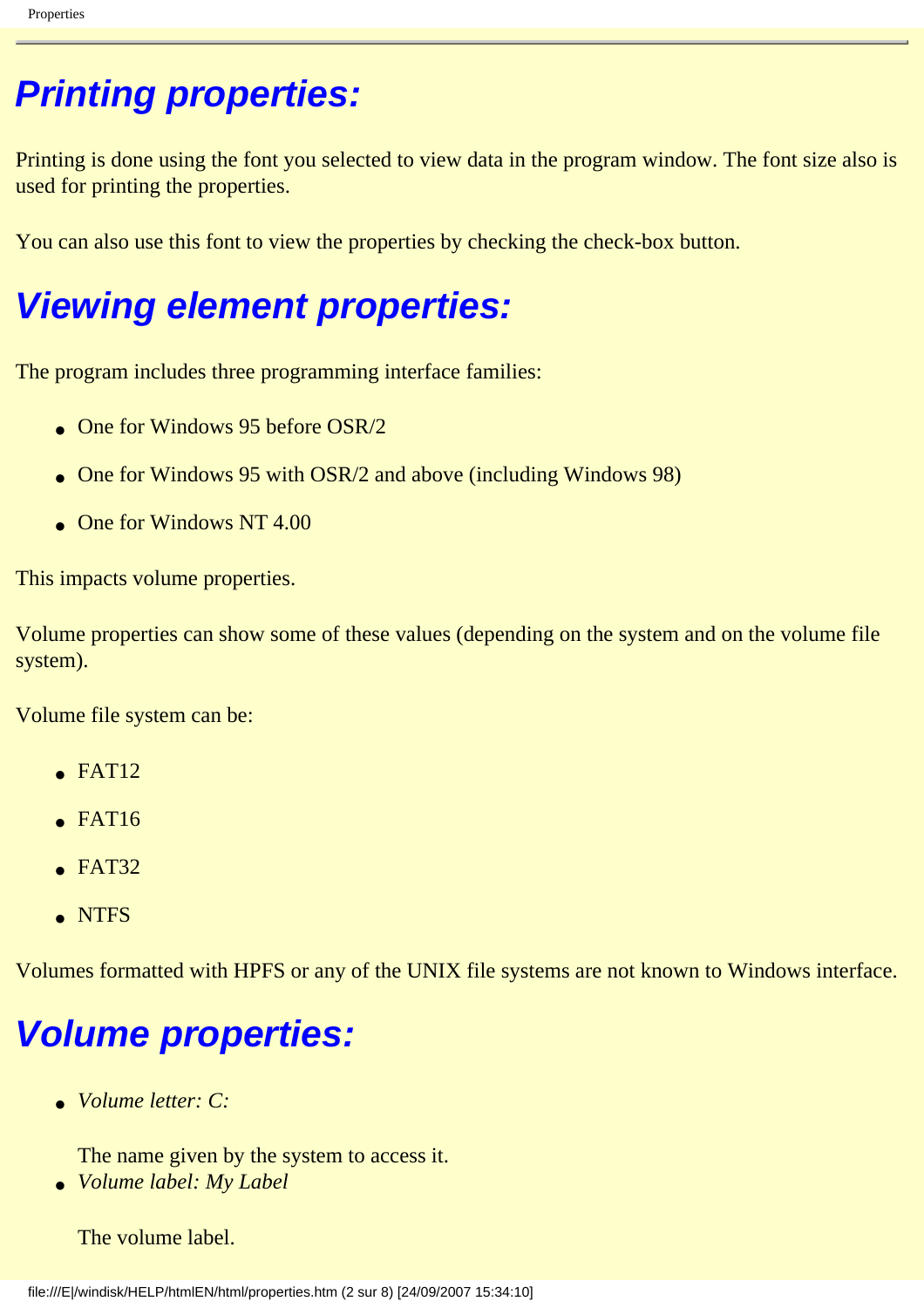● *Serial Number: 211B:1AD1*

A double word hexadecimal number related to the time the volume was created.

● *File system: FAT32*

One of the above supported file system.

● *Max path length: 255*

Maximum length of the path name element supported by a call to the system. ● *File system flags: FS\_CASE\_IS\_PRESERVED*

Some volume file system properties.

● *Current sector:12345*

Current edition current sector.

● *Bytes per sector: 512*

Sector size in byte.

● *Sector per cluster: 8*

Minimum disk allocation size in sector.

● *Reserved sectors: 1*

Sectors reserved by the file system.

● *Number of FATs: 2*

Number of File Allocation Tables (for FATxx file systems).

● *Root Dir Entries:512*

Maximum number of entries in the root directory of FAT12 and FAT16 file systems.

● *Total sector:2056257*

Volume size in sector.

● *Media descriptor: F8*

Mainly used in the DOS 1.10 time to specify diskette size. Maintained for compatibility.

● *Sector per FAT: 251*

Size of the File Allocation Table (FAT).

● *Sectors per track: 63*

Emulated disk geometry for the partition.

● *Track per cylinder: 255*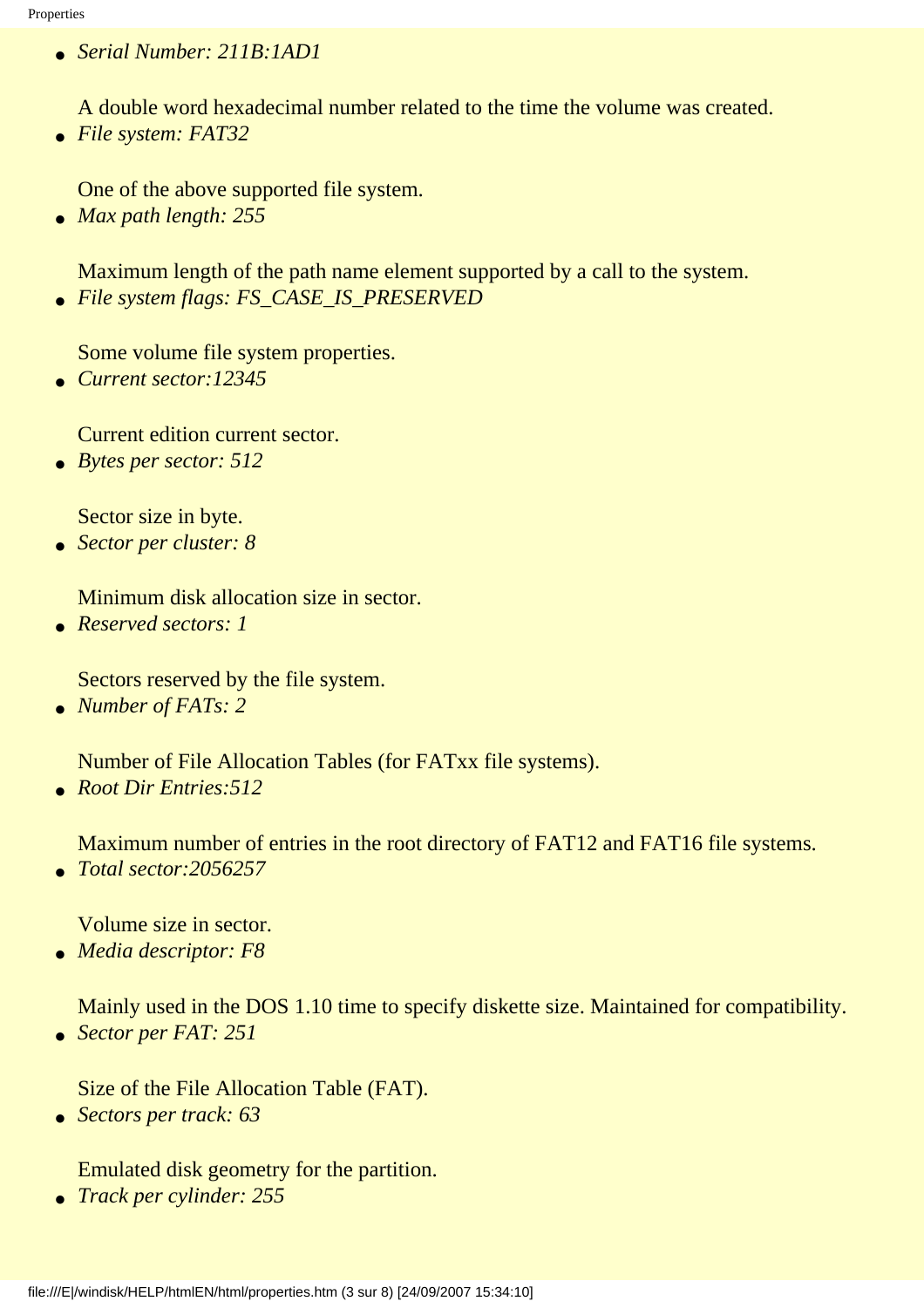Emulated disk geometry for the partition

● *Hidden sectors: 63*

Space used by the partition table, multi-boot manager, program protection and viruses. Could be edited as a Disk element.

● *Cylinders: 128*

Emulated disk geometry for the partition

● *Size in byte: 1052803584*

Total sector \* Bytes per sector.

● *Flags: PROT\_MODE\_LOGICAL\_DRIVE*

Volume device driver flags (running in real mode DOS or protected mode).

● *Int13h address: 0x80*

Drive BIOS address hosting the logical drive (volume).0x80 is the first drive, 0x81 the second one etc…

Diskette number are 0x00 and up.

● *Associated drive map: 0x0000*

Drive mapping flags (if any).

● *Drive RBA offset (in sector):4128768*

Volume starting sector within the drive (Relative Block Address).

### **FAT32 data:**

● *dpb\_drive*

The drive number  $(0 = A, 1 = B,$  and so on).

● *dpb\_unit* 

Specifies the unit number. The device driver uses the unit number to distinguish the specified drive from the other drives it supports.

● *dpb\_sector\_size* 

The size of each sector, in bytes.

● *dpb\_cluster\_mask* 

The number of sectors per cluster minus 1.

● *dpb\_cluster\_shift*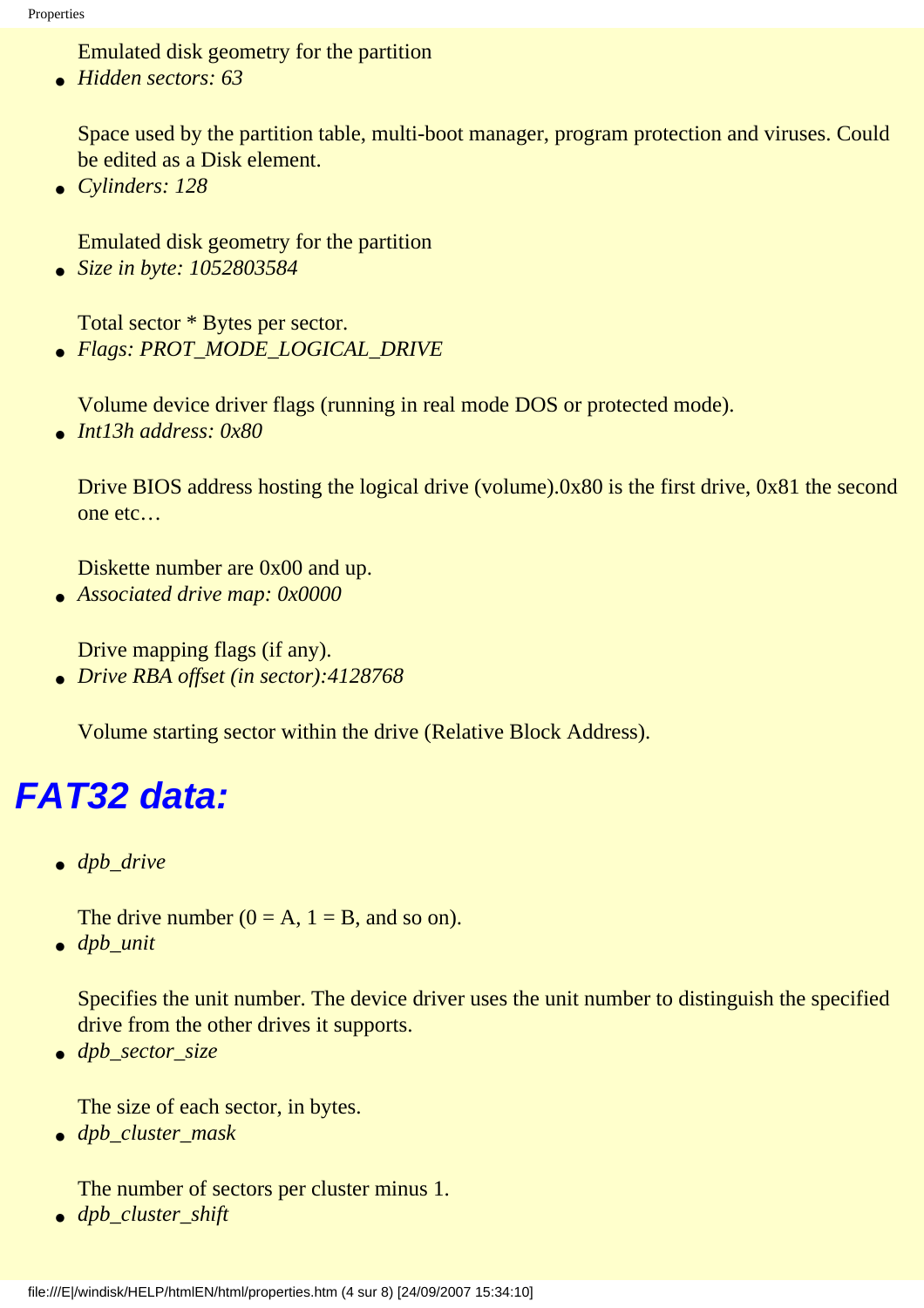The number of sectors per cluster, expressed as a power of 2.

● *dpb\_first\_fat* 

The sector number of the first sector containing the file allocation table (FAT).

● *dpb\_fat\_count* 

The number of FATs on the drive.

● *dpb\_root\_entries* 

The number of entries in the root directory.

● *dpb\_first\_sector* 

The sector number of the first sector in the first cluster.

● *dpb\_max\_cluster* 

The number of clusters on the drive plus 1. This field is undefined for FAT32 drives.

● *dpb\_fat\_size* 

The number of sectors occupied by each FAT. The value of zero indicates a FAT32 drive. Use the value in extdpb\_fat\_size instead.

● *dpb\_dir\_sector* 

The sector number of the first sector containing the root directory. This field is undefined for FAT32 drives.

● *dpb\_media* 

Specifies the media descriptor for the medium in the specified drive.

● *dpb\_next\_free* 

The cluster number of the most recently allocated cluster.

● *dpb\_free\_cnt* 

The number of free clusters on the medium. This field is 0FFFFh if the number is unknown.

● *extdpb\_free\_cnt\_hi* 

The high word of free count.

● *extdpb\_flags* 

Flags describing the drive. The low 4 bits of this field contain the 0-based FAT number of the Active FAT. This field can contain a combination of the following values.

#### Value Description

BGBPB\_F\_ActiveFATMsk (000Fh) Mask for low four bits.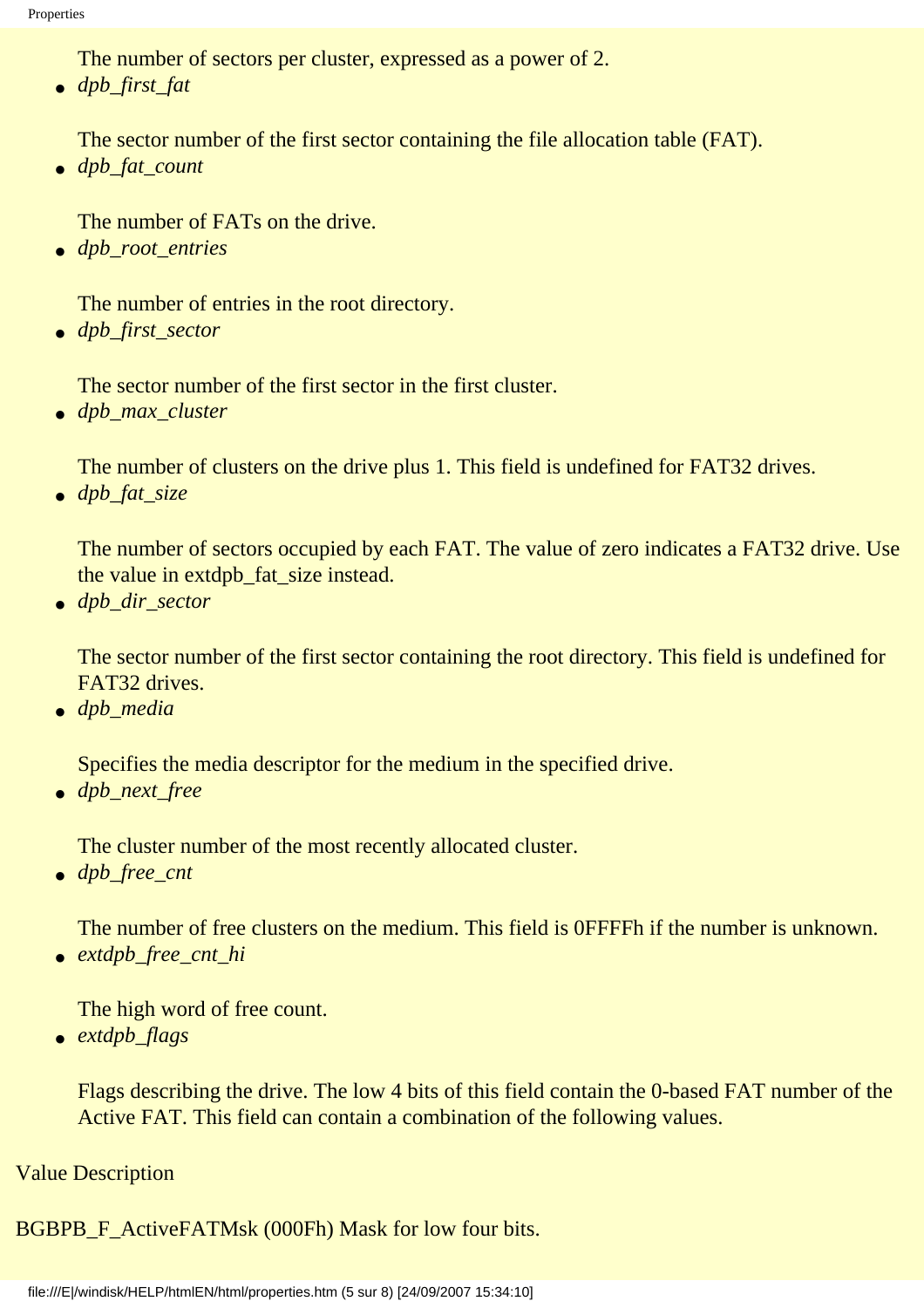#### BGBPB F\_NoFATMirror (0080h) Do not Mirror active FAT to inactive FATs.

Bits 4-6 and 8-15 are reserved.

● *extdpb\_FSInfoSec* 

The sector number of the file system information sector. This field is set to 0FFFFh if there is no FSINFO sector. Otherwise, this value must be non-zero and less than the reserved sector count.

● *extdpb\_BkUpBootSec* 

The sector number of the backup boot sector. This field is set to 0FFFFh if there is no backup boot sector. Otherwise, this value must be non-zero and less than the reserved sector count.

● *extdpb\_first\_sector* 

The first sector of the first cluster.

● *extdpb\_max\_cluster* 

The number of clusters on the drive plus 1.

● *extdpb\_fat\_size* 

The number of sectors occupied by the FAT.

● *extdpb\_root\_clus* 

The cluster number of the first cluster in the root directory.

● *extdpb\_next\_free* 

TheSeaHorse number of the cluster that was most recently allocated.

## **BPB (FAT32 & FAT):**

The BPB for FAT32 drives is an extended version of the FAT16/FAT12 BPB. It contains identical information to a standard BPB, but also includes several extra fields for FAT32 specific information.

● *BPB\_BytesPerSector* 

The number of bytes per sector.

● *BPB\_SectorsPerCluster* 

The number of sectors per cluster.

● *BPB\_ReservedSectors* 

The number of reserved sectors, beginning with sector 0.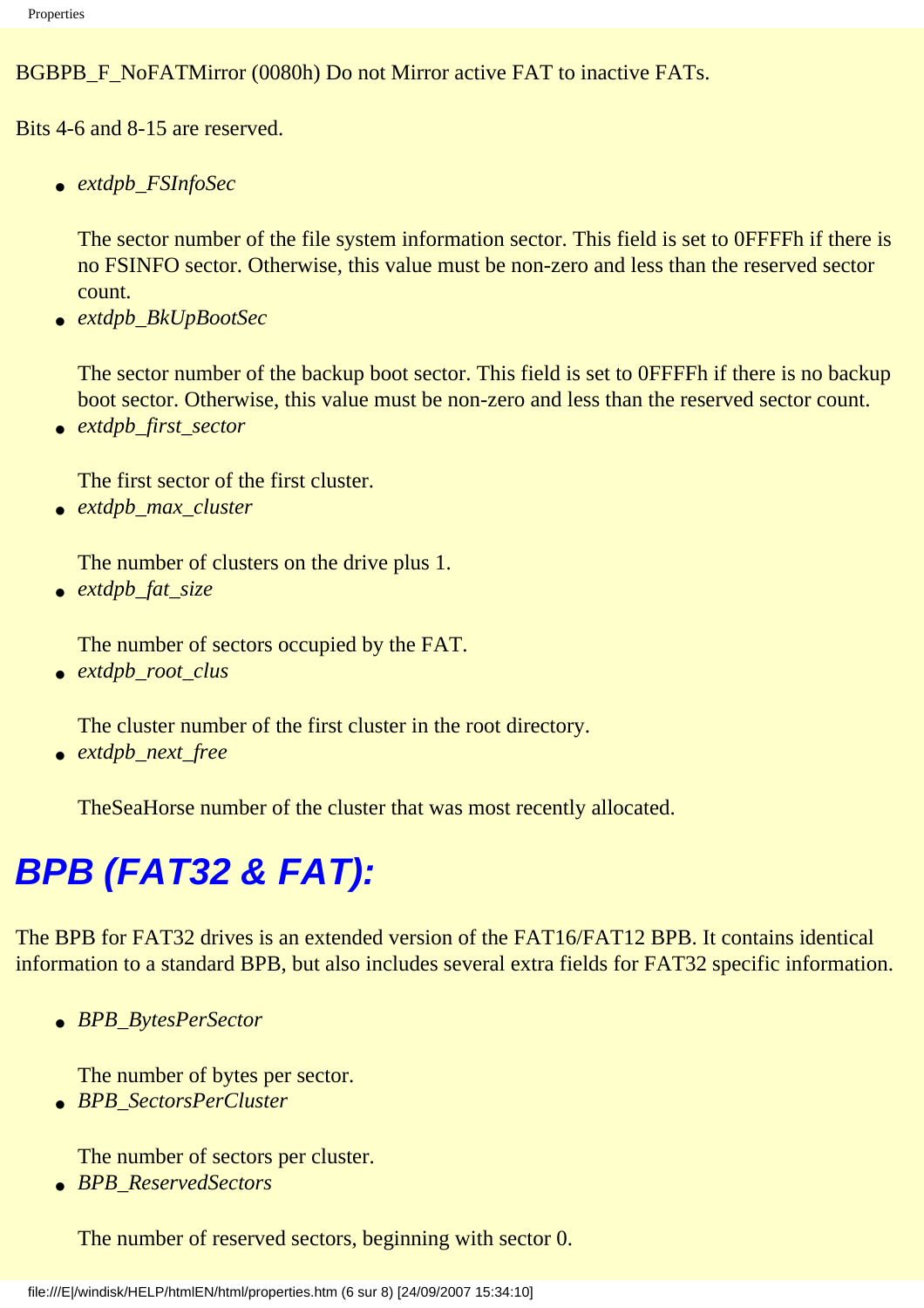● *BPB\_NumberOfFATs* 

The number of File Allocation Tables.

● *BPB\_RootEntries* 

This field is ignored on FAT32 drives.

● *BPB\_TotalSectors* 

The size of the partition, in sectors.

● *BPB\_MediaDescriptor* 

The media descriptor. Values in this field are identical to standard BPB.

● *BPB\_SectorsPerFAT* 

The number of sectors per FAT.

Note: This field will always be zero in a FAT32 BPB. Use the values from *BPB\_BigSectorsPerFat* for FAT32 media.

● *BPB\_SectorsPerTrack* 

The number of sectors per track.

● *BPB\_Heads* 

The number of read/write heads on the drive.

● *BPB\_HiddenSectors* 

The number of hidden sectors on the drive.

● *BPB\_BigTotalSectors* 

The total number of sectors on the FAT32 drive.

● *BPB\_BigSectorsPerFat* 

The number of sectors per FAT on the FAT32 drive.

● *BPB\_RootDirStrtClus* 

The cluster number of the first cluster in the FAT32 drive's root directory.

● *BPB\_FSInfoSec* 

The sector number of the file system information sector. The file system info sector contains a BIGFATBOOTFSINFO structure. This field is set to 0FFFFh if there is no FSINFO sector. Otherwise, this value must be non-zero and less than the reserved sector count.

● *BPB\_BkUpBootSec* 

The sector number of the backup boot sector. This field is set to 0FFFFh if there is no backup boot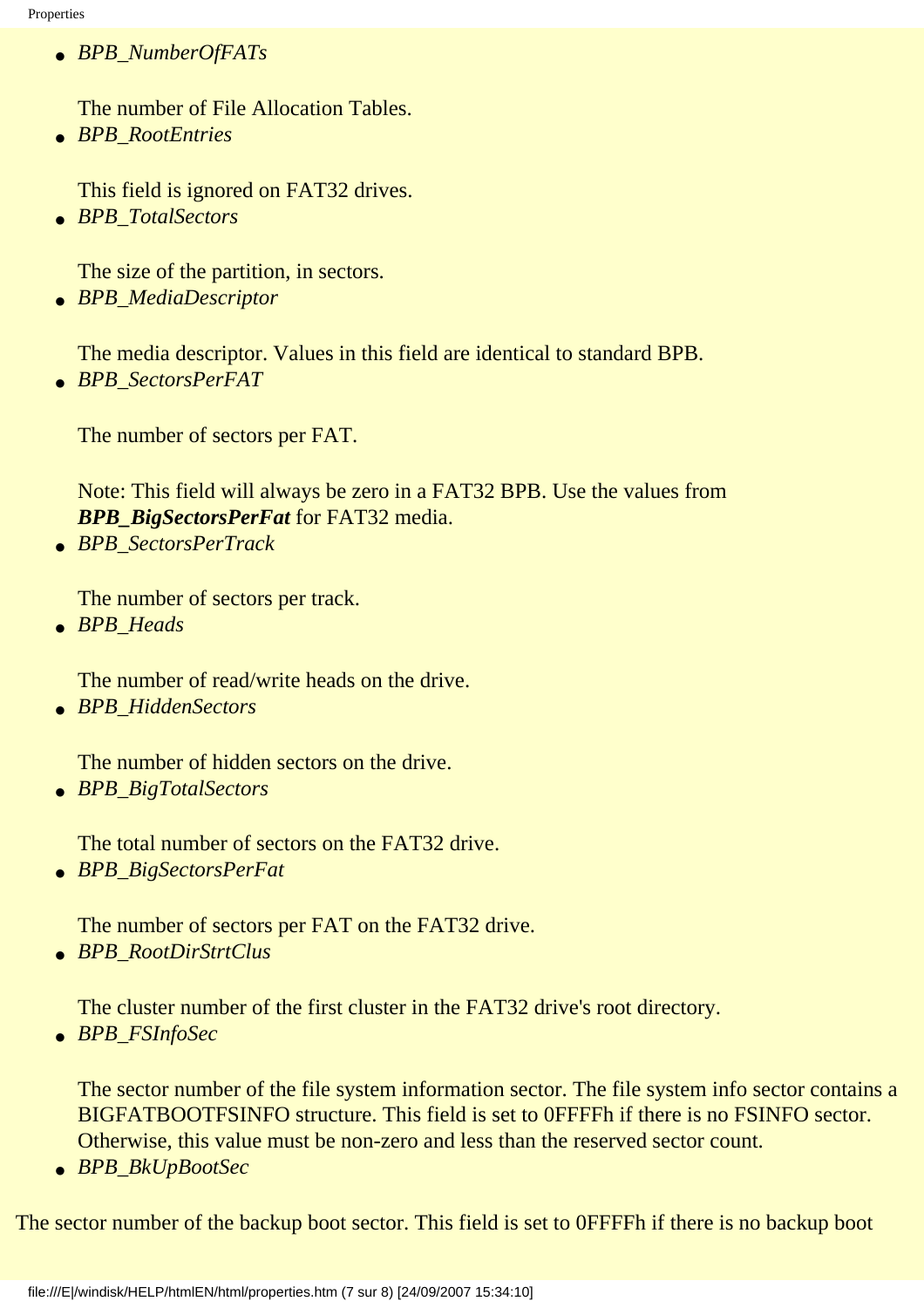#### Properties

sector. Otherwise, this value must be non-zero and less than the reserved sector count.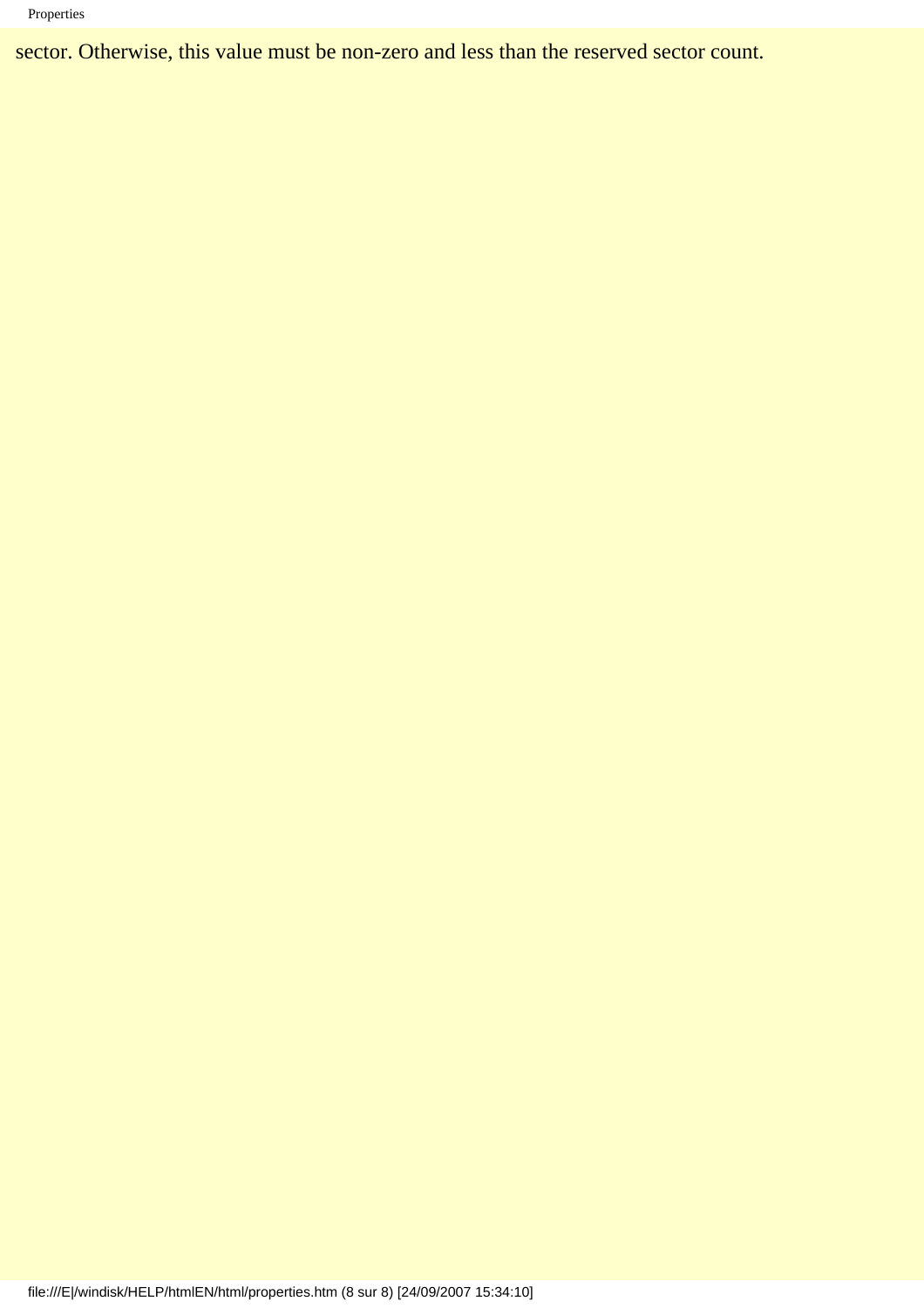## <span id="page-37-0"></span>**Edit Root directory sectors**

#### **[Content](#page-0-0)**

## **Going to the root directory first sector:**

This will display the ROOT directory first sector.

### **FAT12 & FAT16:**

On this file system, the root directory is placed at a fixed place after the two FATs.

Use the **[assist tool](#page-39-0)** to edit the directory entries

#### **FAT32:**

On this file system, the root directory is just an ordinary file and can be placed anywhere on the disk.

Use the **[assist tool](#page-39-0)** to edit the directory entries

#### **NTFS:**

This file system place the directory in a file table (\$MFT) and a backup file table.

#### **HPFS:**

This file system is no more supported under Windows NT 4. You have to convert it to FAT or NTFS with the Windows NT **"convert"** utility.

The **HPFS** file system is built on a linked list data structure pointed to by a **"super block"**. Data block are written in 2 mb blocks separated by bitmaps. Bitmaps show used and unused sectors.

## **Working with FATxx Directories:**

When the **root directory** is loaded in the editor, a **red vertical bar** is displayed to show you where you can **click** to select an entry.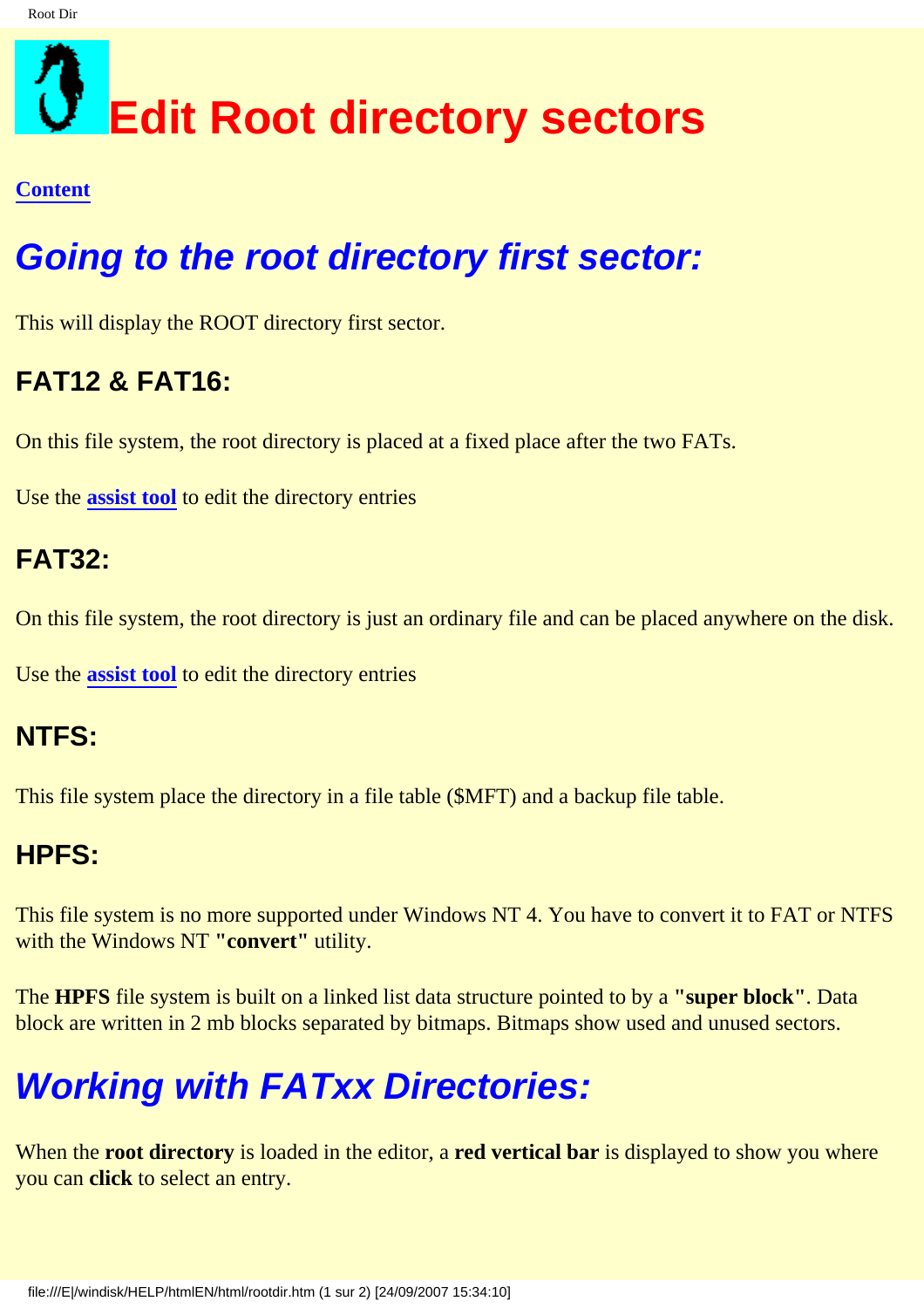| <b>A3&gt;CERYSTELLE (.K</b><br>000<br>00 L\\$\\$\\$<br>010<br>3D ITEMP ;1.<br>020                | <b>Select</b> |  |
|--------------------------------------------------------------------------------------------------|---------------|--|
| 00 CT\$T\$m.[\$<br>030<br>DE KWINNT<br>DO \\$\\$\\$<br>040<br>050                                | <b>Assist</b> |  |
| 00 HAP.r.o.q.r a.<br>060<br>00 Em. .F.i.le.s.<br>070<br><b>BF</b><br>$RPROGRA^{\sim}1$ 9.<br>080 | <b>Map</b>    |  |
| 00 E\\$\\$:.\\$U<br>090<br>00 AI.n.e.t.Pu.<br><b>GA 0</b><br><b>TH</b><br>on o                   | Root          |  |
| <b>Figure 9- Directory selection</b>                                                             |               |  |

<span id="page-38-0"></span>The selected entry is indicated by the **">"** sign in front on it.

If you press the **"Assist"** button, the directory entry is expanded in the directory dialog.

If you **double-click** on the selection bar, the sector editor displays the data the selected entry point to.

You can use the **"Next Sector"** and **"Previous Sector"** buttons to navigate within directory or file.

In directory there is a **"Go to previous sector"** option in the **Edit menu**. So you have a one step backward option.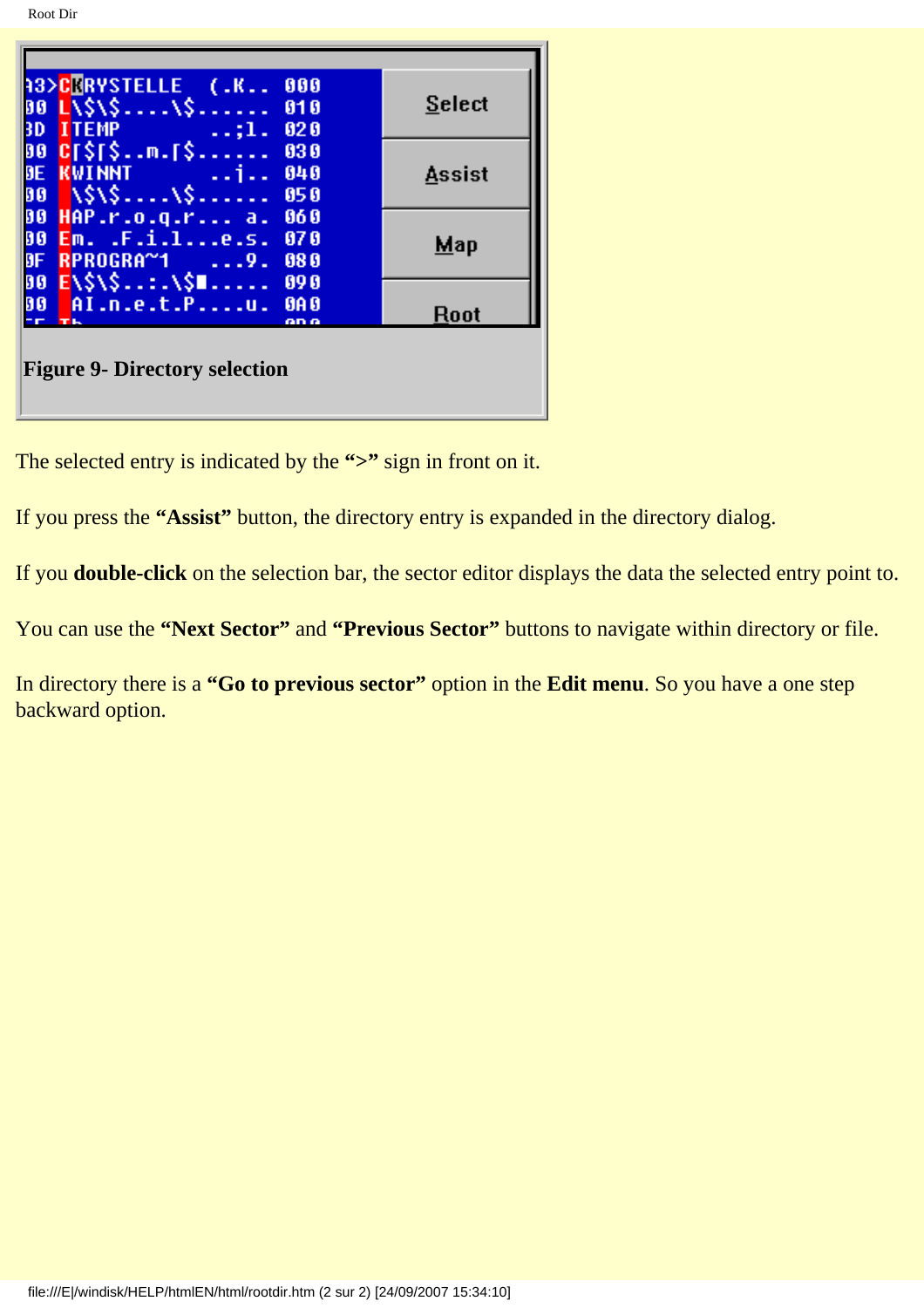## <span id="page-39-0"></span>**FAT directory assist**

#### **[Content](#page-0-0)**

## **Editing directory entry using the assist tool:**

This tool is available for FAT file system.

## **Displayed data:**

- **Type** edit field is computed from the attribute bits and the first directory entry byte.
- **NAME** field is copied from the byte 0 to 10 of the directory entry when applicable.
- **Attribute** bits explode the attribute byte.
- **Creation** date, **modification** date and **last access** date are directly copied from the directory entry. Sometimes, the creation date may be after the modification date, because only the system handle these fields, and DOS programs only know the creation date.
- **B12** (Byte 12) is used by Windows NT to store names in lower case:
	- ❍ **0x00** means all upper case
	- ❍ **0x10** means filename in lower case and extension in upper case.
	- ❍ **0x08** means filename in upper case and extension in lower case
	- ❍ **0x18** means filename and extension in lower case.
- **B13** is a sequence number
- **Cluster** is the element first cluster.
- **OS/2 EA ordinal** is the OS/2 filename attached ordinal to point to the EA DATA. SF file.

This entry is over-written by the **FAT32** file system to handle 32 bit cluster entry.

• Lin part is a part of the long file name stored in the directory entry Long File Name extension (VFAT and FAT32).

**Size in byte** is the element size in byte.

## **Available functions:**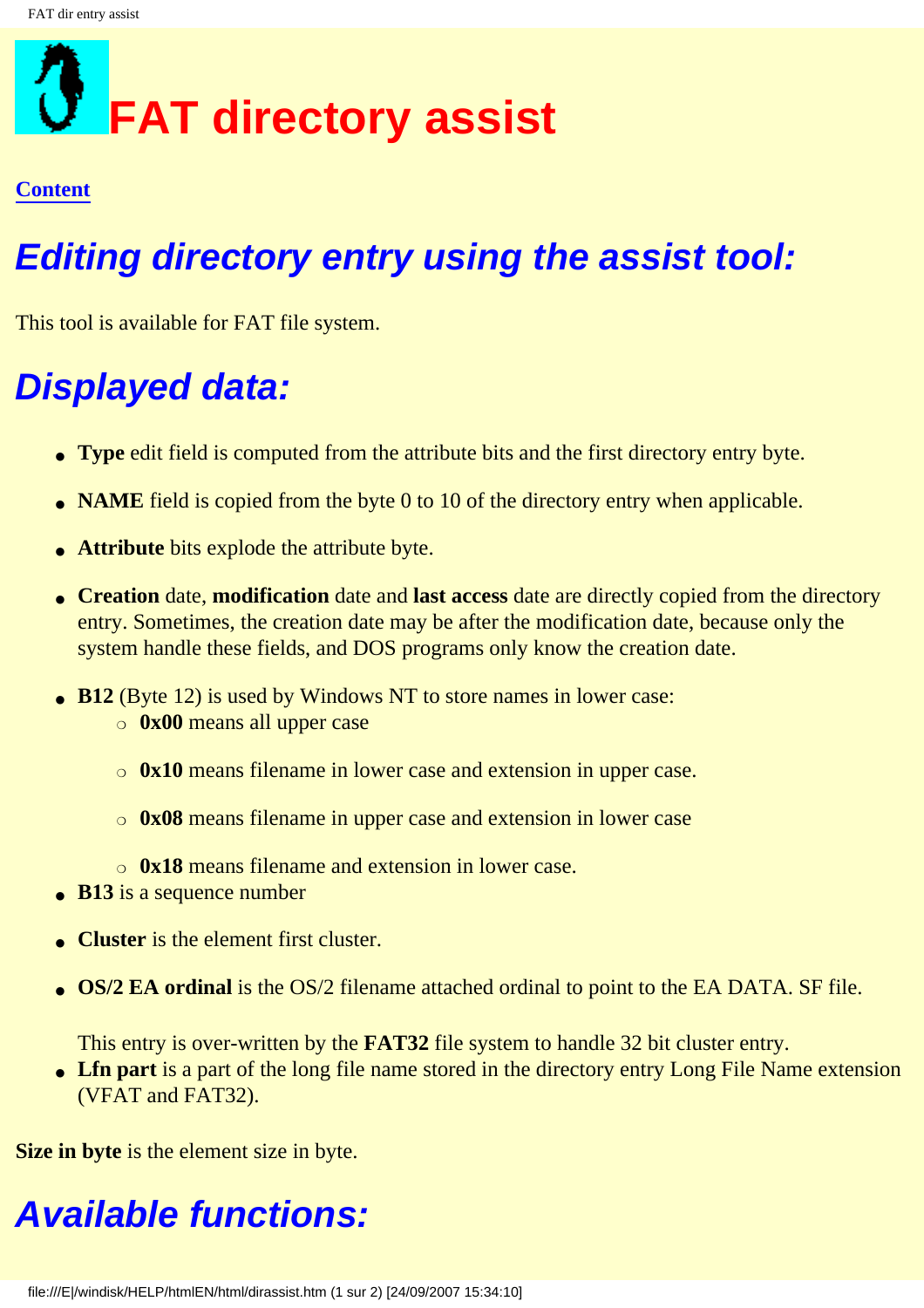- **[Ok]** Quit the dialog without saving change to data
- **[Cancel]** Quit the dialog without saving change to data
- **[Print]** Print the displayed data.
- **[Help]** This Assist help page.
- **[Previous entry]** Go to directory previous entry (same as main window button).
- **[Next entry]** Go to directory next entry (same as main window button).
- **[Previous Sector]** Go to directory previous sector (same as main window button).
- **[Next entry]** Go to directory next entry (same as main window button).
- **[Root]** Go to top of root directory (same as main window button).
- **[Parent entry]** A one shot button allowing return to home directory for the current entry when this is possible.
- **[Map]** Map the current entry (cluster map) The map can be printed from the buffer menu. See [Map function](#page-41-0)
- **[Save changes to disk]** When changes have been made to edit field or check box, save the change to disk (WARNING you must know what you are doing…)

## **Note:**

Some functions are not provided in this assist:

- **Erase an entry:** This is somewhat complex because not only the entry require a 0xE5 byte in the first position, but the corresponding FAT entries should be freed by putting 0xFFFF, 0xFFF or 0x0FFFFFFFF, in any FAT pointer in the FAT chain. So it is much simpler and sure to use the file system for this function.
- **Change an entry from file name to vFAT extension:** Documentation on the B13 entry would be required. Without a valid value in bye 13, the system will not recognize the entry.
- **Setting first byte in vFAT extension:** The values are 0x01, 0x02 ... up to 0x4n for the nth and last entry. You can use the direct buffer edition for this setting.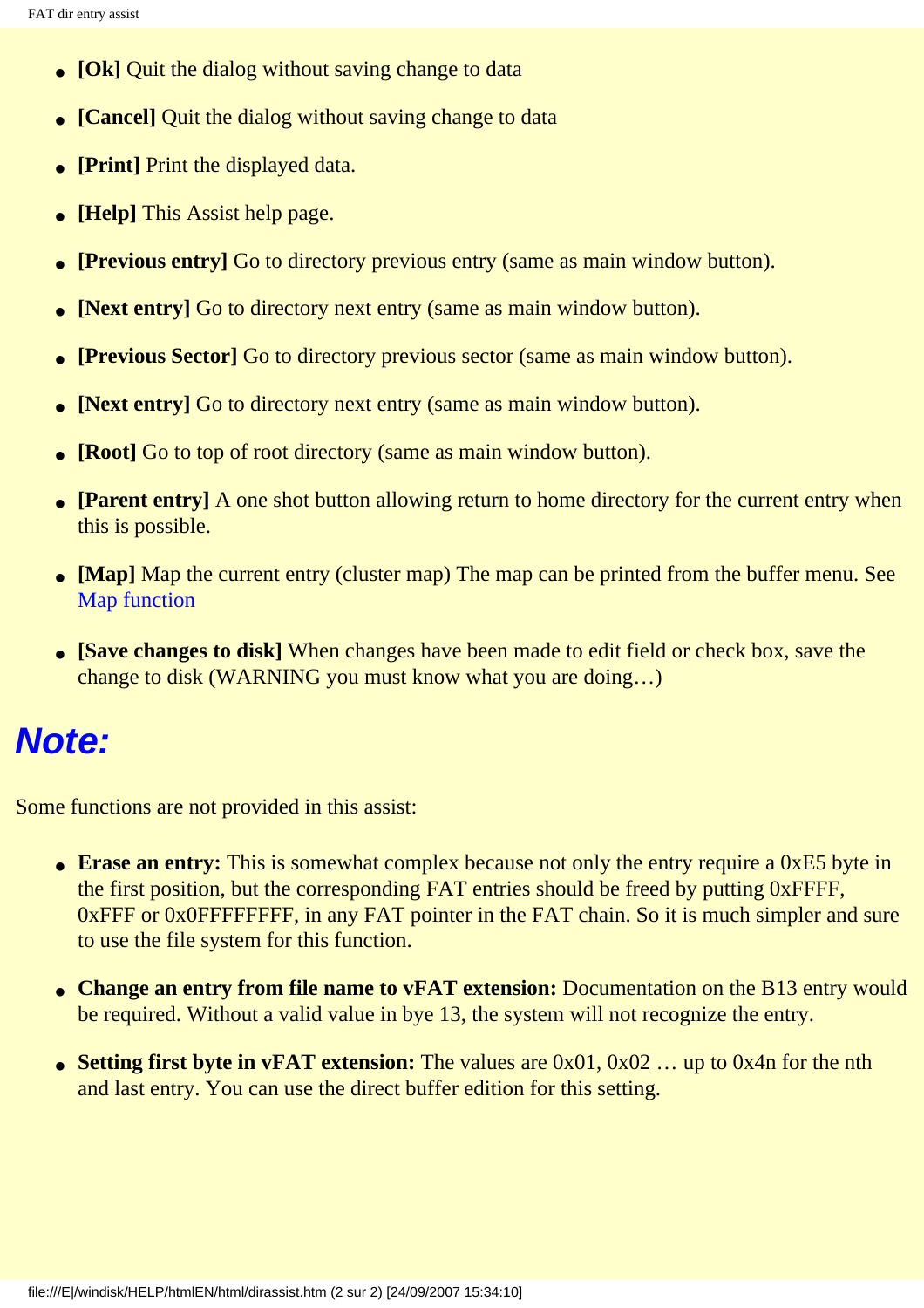## <span id="page-41-0"></span>**MAP drive cluster allocation**

#### **[Content](#page-0-0)**

## **Showing drive occupation:**

This option is used for FAT file system.

<span id="page-41-1"></span>This map shows occupied clusters and gives an idea of drive fragmentation.



## **How to return from drive mapping:**

There are three method to quit drive mapping:

- Click the **"Return"** button
- **Right click** on the map area
- Press the **ESC**ape key**.**

## **Technical data:**

#### *Display map*:

This tool shows disk occupation according to the **FAT**. So, this is only available for **FAT** formatted drives.

As there is a lot of clusters on modern drives any box element on the picture usually shows several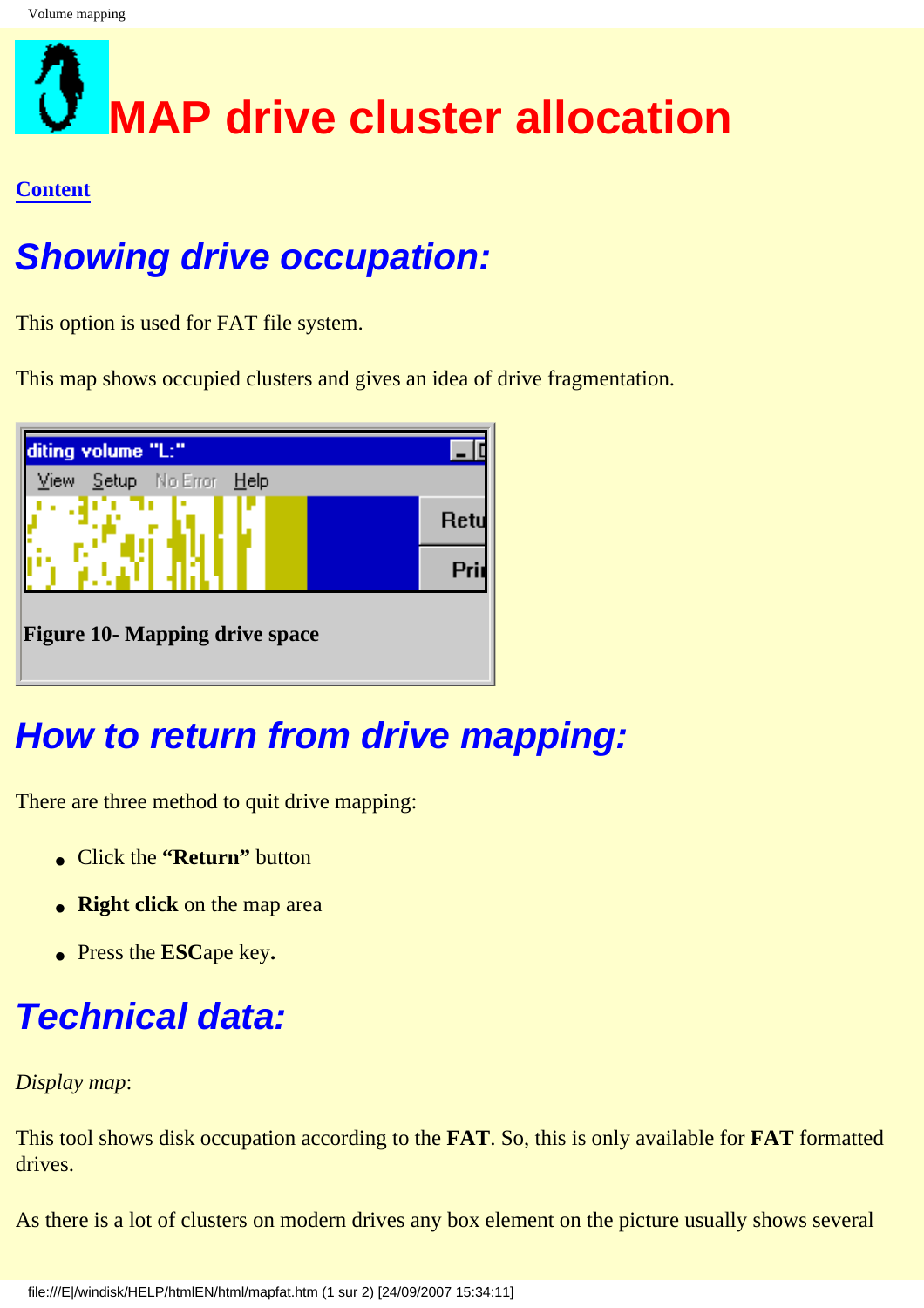clusters. The number of clusters per box is computed from the window size and the number of clusters. The smallest screen box size if three per three pixels. So, if you **maximize** the application, the picture will be more detailed. If your media has defective (or marked defective by a virus) clusters, they will be shown in red.

The screen map is filled from the begin of the disk to the end in **vertical strips** from up to bottom and from left to right.

You can MAP the entire volume by default, but if you are in directory entry mode with the red vertical bar, and select an entry from the "ROOT", you can MAP the selected object (even erased entry).

#### *Print map:*

If you print the MAP, it will be computed with a different number of clusters per box according to the printer definition. The smallest box is one 150th of the paper width. So, **portrait printing** shows more details.

On printed map, defective clusters are shown as black boxes and a crossed box shows used clusters.

Printed map is filled in **horizontal strips** from left to right and from top to bottom.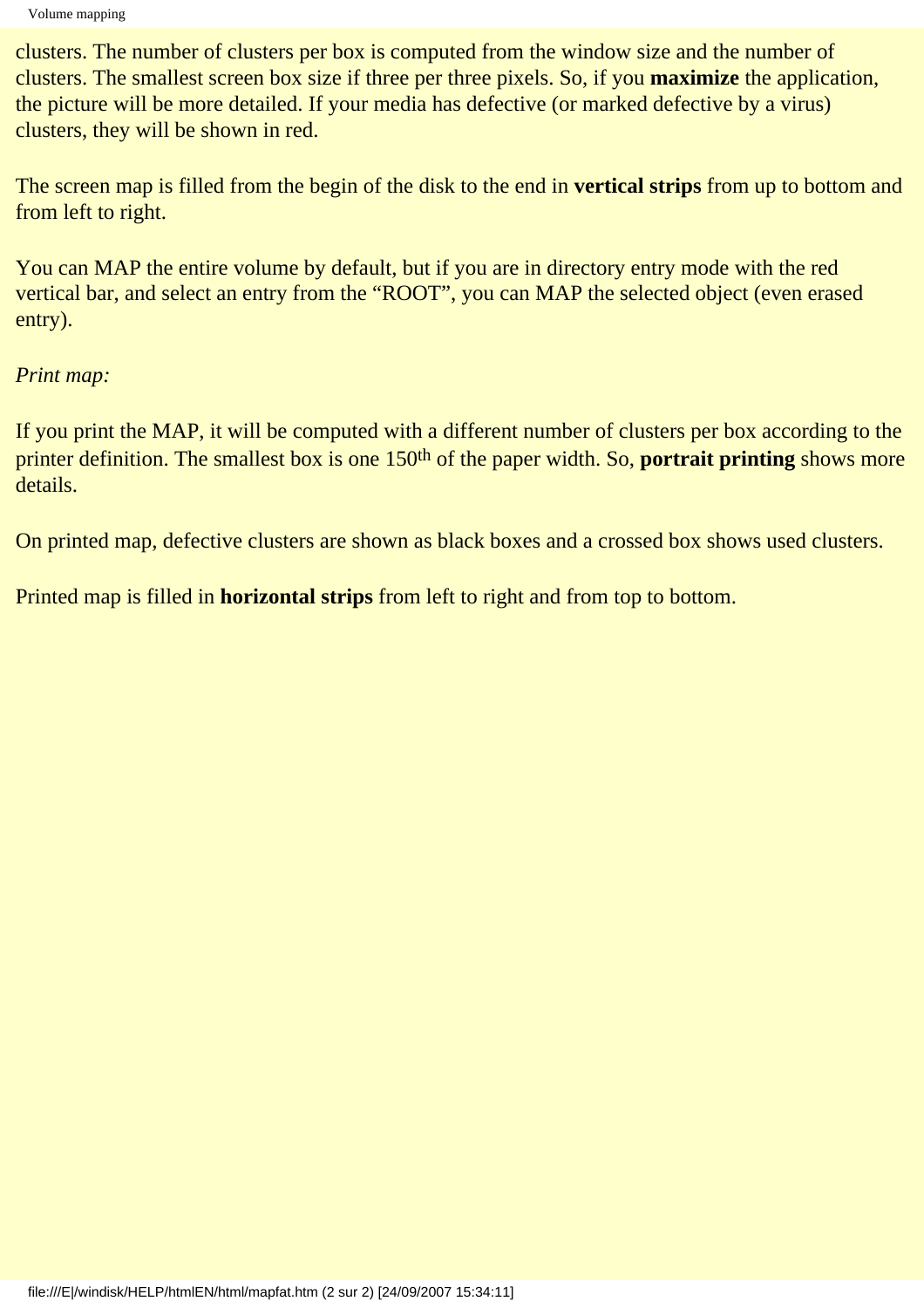<span id="page-43-0"></span>

FAT

### **Going to FAT sectors:**

This option is used for **FAT** file system.

**FAT** (**File Allocation Table**) represent a table of pointer to **DATA** or **DIRECTORY** cluster.

The size of the pointer depends on the maximum disk size.

**• FAT12** is used on diskettes and was used on the IBM PC/XT.

Values 000, FF0 to FFF are special markers

The maximum entry number is 4085

The maximum cluster size is 4096 byte • **FAT16** was introduced for more than 32 MB disk.

Values 0000,FFF0 to FFFF are special markers

The maximum entry number is 65519

The maximum cluster size is 65536 byte

This can support 4 GB partitions. Unfortunately, only Windows NT supports **4 GB** partitions.

Other systems (**OS/2**, **DOS**, **Windows 3.x**, **95,98**) only support **2 GB** partitions in **FAT16** ● **FAT32** was introduced by Microsoft with the second release of **Windows 95 for OEM**. **Windows 2000** supports **FAT32** file system.

**FAT32** also includes **VFAT** long file name system kluge introduced by Microsoft for Windows 95.

The two main drawbacks of **VFAT** are :

❍ The limit of the number of directory entries in the root directory for non **FAT32**.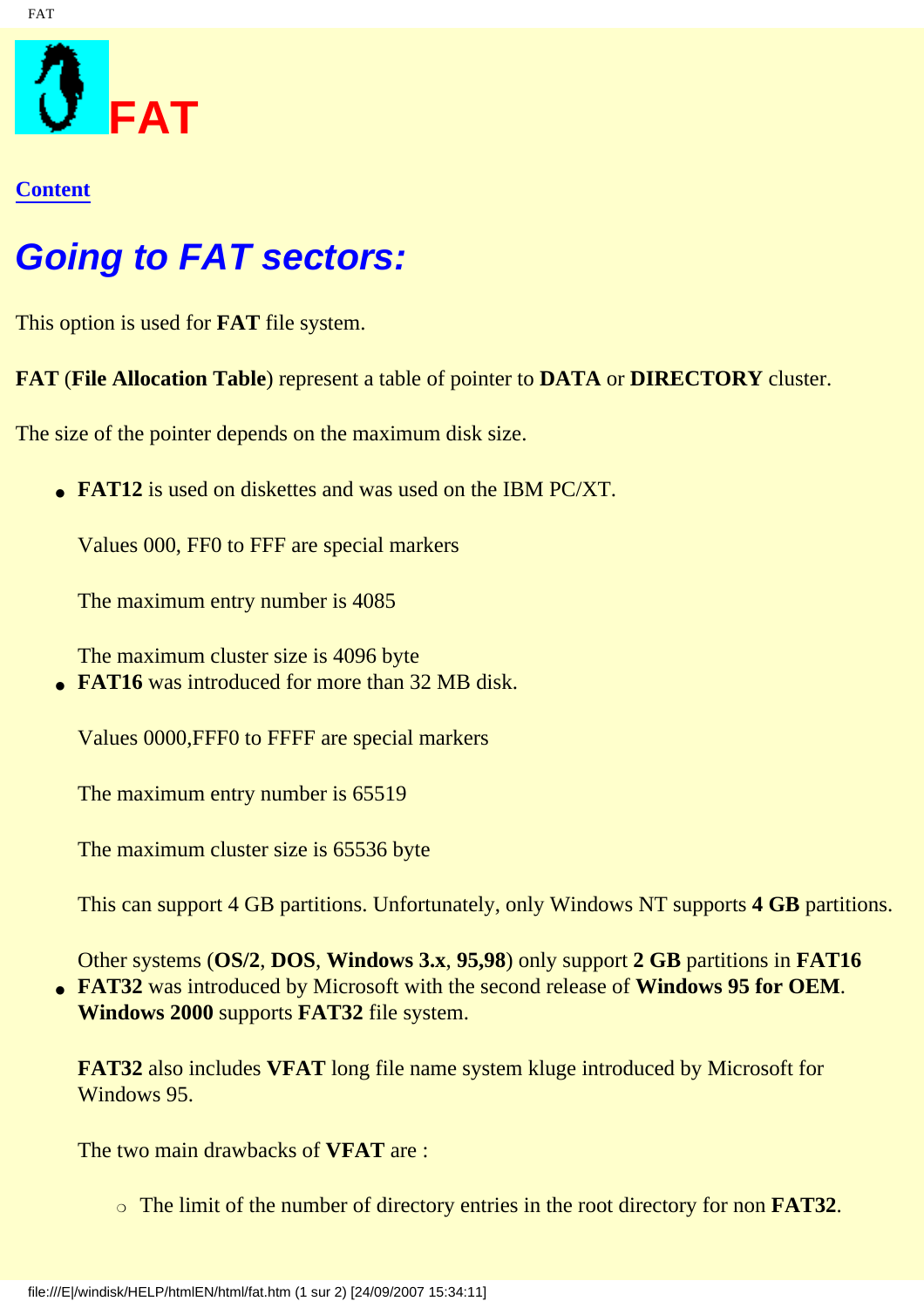o The non permanent association of short file names with long file names, making backup restore impossible.